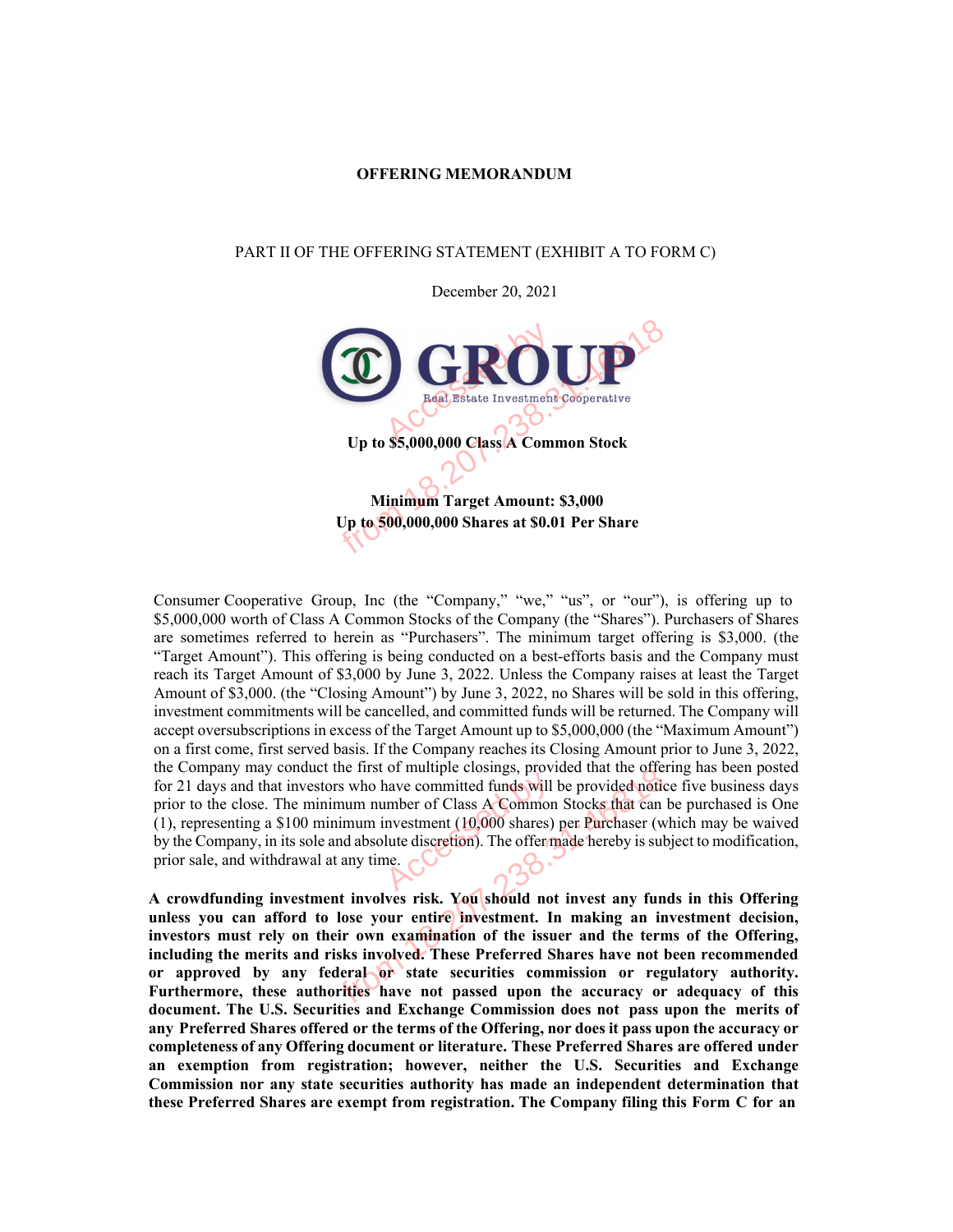**Offering in reliance on Section 4(a)(6) of the Securities Act and pursuant to Regulation CF (§227.100 et seq.) must file a report with the Commission annually and post the report on its website at ccg.coop no later than 120 days after the end of each fiscal year covered by the report.** 

The Company has certified that all of the following statements are TRUE for the Company in connection with this Offering. The Company:

(1) Is organized under, and subject to, the laws of a State or territory of the United States or the District of Columbia;

(2) Is not subject to the requirement to file reports pursuant to section 13 or section 15(d) of the Securities Exchange Act of 1934 (15 U.S.C. 78m or 78o(d));

(3) Is not an investment company, as defined in section 3 of the Investment Company Act of 1940 (15 U.S.C. 80a-3) (the "Company Act"), or excluded from the definition of investment company by section  $3(b)$  or section  $3(c)$  of that Act (15 U.S.C.  $80a-3(b)$  or  $80a-3(c)$ ); U.S.C. 78m or 78o(d));<br>defined in section 3 of the<br>or excluded from the definit.<br>S.C. 80a-3(b) or 80a-3(c)): The requirement to the reports pursuant to section 18.20<br>Act of 1934 (15 U.S.C. 78m or 78o(d));<br>nnt company, as defined in section 3 of the Investment Comp<br>ompany Act"), or excluded from the definition of investment<br>f tha

(4) Is not ineligible to offer or sell securities in reliance on section  $4(a)(6)$  of the Securities Act (15) U.S.C. 77 $d(a)(6)$  as a result of a disqualification as specified in § 227.503(a);

(5) Has filed with the Commission and provided to investors, to the extent required, any ongoing annual reports required by law during the two years immediately preceding the filing of this Form C; and

(6) Has a specific business plan, which is not to engage in a merger or acquisition with an unidentified company or companies.

THERE ARE SIGNIFICANT RISKS AND UNCERTAINTIES ASSOCIATED WITH AN INVESTMENT IN THE COMPANY AND THE SECURITIES. THE SECURITIES OFFERED HEREBY ARE NOT PUBLICLY TRADED AND ARE SUBJECT TO TRANSFER RESTRICTIONS. THERE IS NO PUBLIC MARKET FOR THE SECURITIES AND ONE MAY NEVER DEVELOP. AN INVESTMENT IN THE COMPANY IS HIGHLY SPECULATIVE. THE SECURITIES SHOULD NOT BE PURCHASED BY ANYONE WHO CANNOT BEARTHE FINANCIAL RISK OF THIS INVESTMENT FOR AN INDEFINITE PERIOD OF TIME AND WHO CANNOT AFFORD THE LOSS OF THEIR ENTIRE INVESTMENT. SEE THE SECTION OF THIS FORM C ENTITLED "RISK FACTORS."

THESE SECURITIES INVOLVE A HIGH DEGREE OF RISK THAT MAY NOT BE APPROPRIATE FOR ALL INVESTORS. A HIGH DEGREE

THIS FORM C DOES NOT CONSTITUTE AN OFFER IN ANY JURISDICTION IN WHICH AN OFFER IS NOT PERMITTED.

PRIOR TO CONSUMMATION OF THE PURCHASE AND SALE OF ANY SECURITY THE COMPANY WILL AFFORD PROSPECTIVE INVESTORS AN OPPORTUNITY TO ASK QUESTIONS OF AND RECEIVE ANSWERS FROM THE COMPANY AND ITS MANAGEMENT CONCERNING THE TERMS AND CONDITIONS OF THIS OFFERING AND THE COMPANY. NO SOURCE OTHER THAN THE INTERMEDIARY HAS BEEN AUTHORIZED TO GIVE ANY INFORMATION OR MAKE ANY REPRESENTATIONS OTHER THAN THOSE CONTAINED IN THIS FORM C, AND IF GIVEN OR MADE BY ANY OTHER SUCH PERSON OR ENTITY, SUCH INFORMATION MUST NOT BE RELIED ON AS HAVING BEEN AUTHORIZED BY THE COMPANY. FROM AND CONSTITUTE AN OFFER IN ANY JURISDICT<br>SEX NOT CONSTITUTE AN OFFER IN ANY JURISDICT<br>MITTED.<br>MMATION OF THE PURCHASE AND SALE OF AN<br>AFFORD PROSPECTIVE INVESTORS AN OPPOR<br>DRECEIVE ANSWERS FROM THE COMPANY AND I<br>TERMS

PROSPECTIVE INVESTORS ARE NOT TO CONSTRUE THE CONTENTS OF THIS FORM C AS LEGAL, ACCOUNTING OR TAX ADVICE OR AS INFORMATION NECESSARILY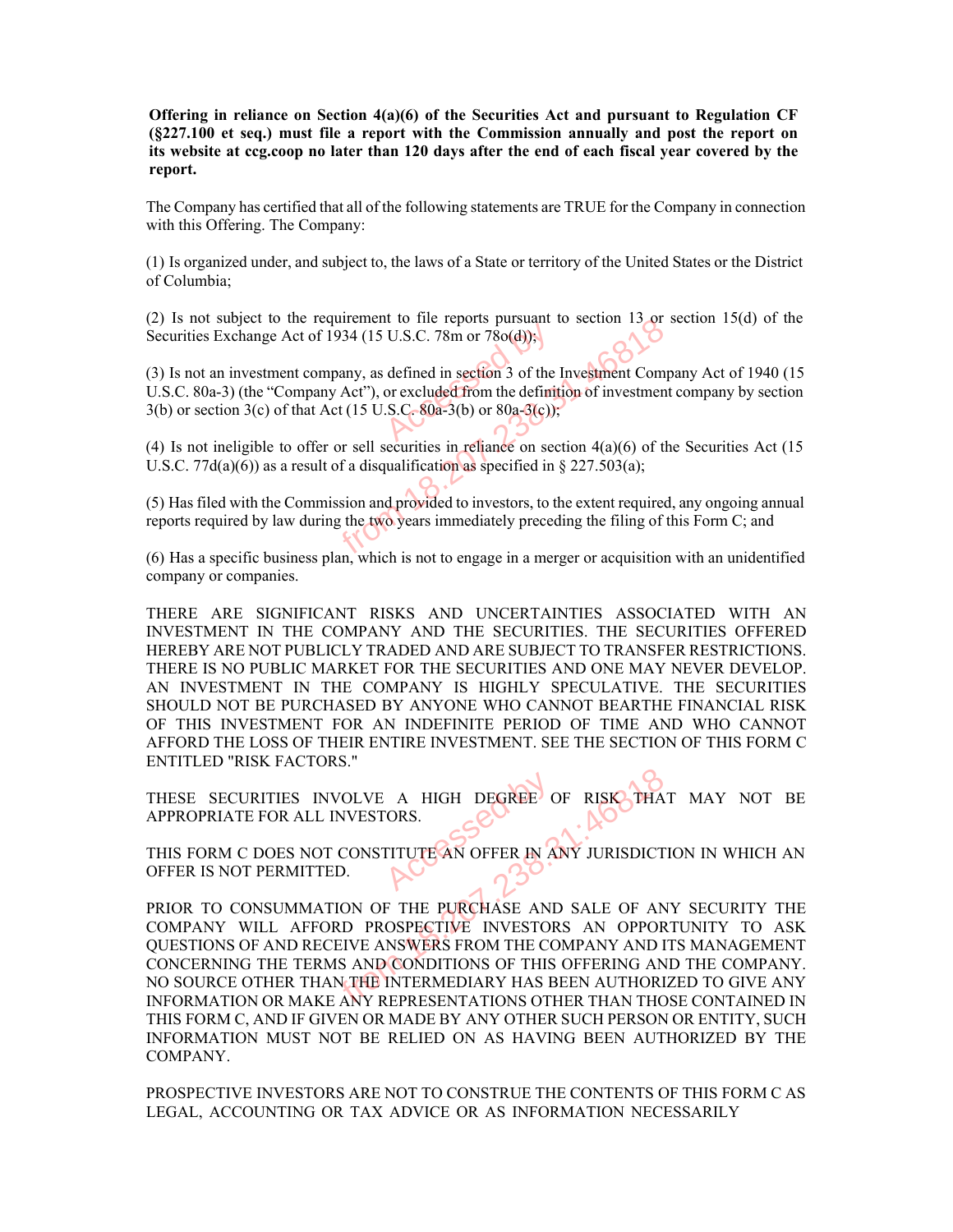APPLICABLE TO EACH PROSPECTIVE INVESTOR'S PARTICULAR FINANCIAL SITUATION. EACH INVESTOR SHOULD CONSULT HIS OR HER OWN FINANCIAL ADVISER, COUNSEL AND ACCOUNTANT AS TO LEGAL, TAX AND RELATED MATTERS CONCERNING HIS OR HER INVESTMENT.

THE SECURITIES OFFERED WILL HAVE TRANSFER RESTRICTIONS. NO SECURITIES MAY BE PLEDGED, TRANSFERRED, OTHERWISE DISPOSED OF BY ANY PURCHASER EXCEPT PURSUANT TO RULE 501 OF REGULATION CF. INVESTORS SHOULD BE AWARE THAT THEY WILL BE REQUIRED TO BEAR THE FINANCIAL RISKS OF THIS INVESTMENT FOR AN INDEFINITE PERIOD OF TIME.

#### **NASAA UNIFORM LEGEND**

IN MAKING AN INVESTMENT DECISION INVESTORS MUST RELY ON THEIR OWN EXAMINATION OF THE PERSON OR ENTITY CREATING THE SECURITIES AND THE TERMS OF THE OFFERING, INCLUDING THE MERITS AND RISKS INVOLVED. IN MAKING AN INVESTMENT DECISION INVESTORS MUST RELY ON THEIR OWN EXAMINATION OF THE PERSON OR ENTITY CREATING THE SECURITIES AND THE TERMS OF THE OFFERING, INCLUDING THE MERITS AND RISKS INVOLVED.

SECURITIES COMMISSION OR REGULATORY AUTHORITY. FURTHERMORE, THE FOREGOING AUTHORITIES HAVE NOT CONFIRMED THE ACCURACY OR DETERMINED THE ADEQUACY OF THIS DOCUMENT. ANY REPRESENTATION TO THE CONTRARY IS A CRIMINAL OFFENSE. NASAA UNIFORM EGEND<br>
NVESTMENT DECISION INVESTORS MUST RELY<br>
FERING, INCLUDING THE MERITS AND RISKS INVO<br>
S HAVE NOT BEEN RECOMMENDED BY ANY FEI<br>
MISSION OR REGULATORY AUTHORITY. FUR<br>
IORITIES HAVE NOT CONFIRMED THE ACCURA

#### **SPECIAL NOTICE TO FOREIGN INVESTORS**

IF THE PURCHASER LIVES OUTSIDE THE UNITED STATES, IT IS THE PURCHASER'S RESPONSIBILITY TO FULLY OBSERVE THE LAWS OF ANY RELEVANT TERRITORY OR JURISDICTION OUTSIDE THE UNITED STATES IN CONNECTION WITH AY PURCHASE OF THE SECURITIES, INCLUDING OBTAINING REQUIRED GOVERNMENTAL OR OTHER CONSENTS OR OBSERVING ANY OTHER REQUIRED LEGAL OR OTHER FORMALITIES. THE COMPANY RESERVES THE RIGHT TO DENY THE PURCHASE OF THE SECURITIES BY ANY FOREIGN PURCHASER.

#### **FORWARD LOOKING STATEMENT DISCLOSURE**

This Form C and any documents incorporated by reference herein or therein contain forward-looking statements and are subject to risks and uncertainties. All statements other than statements of historical fact or relating to present facts or current conditions included in this Form C are forward-looking statements. Forward-looking statements give the Company's current reasonable expectations and projections relating to its financial condition, results of operations, plans, objectives, future performance and business. You can identify forward-looking statements by the fact that they do not relate strictly to statements and are subject to risks and uncertainties. All statements other than statements of historical fact or relating to present facts or current conditions included in this Form C are forward-looking statements. Forw "expect," "project," "plan," "intend," "believe," "may," "should," "can have," "likely" and other words and terms of similar meaning in connection with any discussion of the timing or nature of future operating or financial performance or other events. bject to risks and uncertainties. All statements other than stesent facts or current conditions included in this Form Clooking statements give the Company's current reasonal its financial condition, results of operations,

The forward-looking statements contained in this Form C and any documents incorporated by reference herein or therein are based on reasonable assumptions the Company has made in light of its industry experience, perceptions of historical trends, current conditions, expected future developments and other factors it believes are appropriate under the circumstances. As you read and consider this Form C, you should understand that these statements are not guarantees of performance or results. They involve risks, uncertainties (many of which are beyond the Company's control) and assumptions Should one or more of these risks or uncertainties materialize, or should any of these assumptions prove incorrect or change, the Company's actual operating and financial performance may vary in material respects from the performance projected in these forward-looking statements.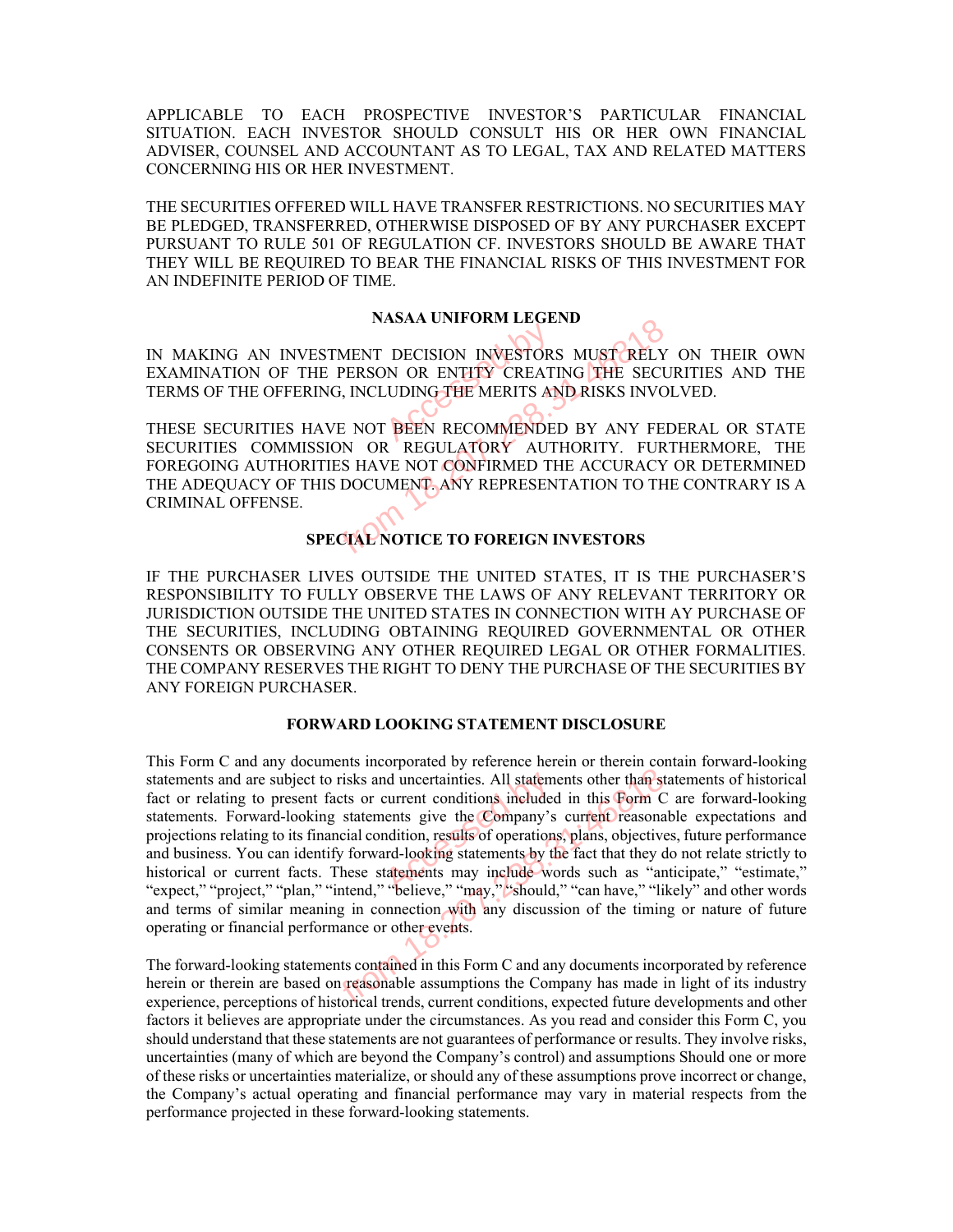Any forward-looking statement made by the Company in this Form C, or any documents incorporated by reference herein or therein speaks only as of the date of this Form C. Factors or events that could cause our actual operating and financial performance to differ may emerge from time to time, and it is not possible for the Company to predict all of them. The Company undertakes no obligation to update any forward-looking statement, whether as a result of new information, future developments or otherwise, except as may be required by law.

#### **ONGOING REPORTING**

The Company is required to file a report electronically with the Securities  $\&$  Exchange Commission annually and post the report on its website, the next annual report (form C-AR) will become due on or before April 30, 2022. be found on the Company

Once posted, the annual report may be found on the Company's website at: ccg.coop

The Company must continue to comply with the ongoing reporting requirements until:

(1) the Company is required to file reports under Section 13(a) or Section 15(d) of the Exchange Act;

(2) the Company has filed at least three annual reports pursuant to Regulation CF and has total assets that do not exceed \$10,000,000; From 18. Website, the next annual report (form C-AR) with the only with the only and report in the company's website at: ccg.<br>
ontinue to comply with the ongoing reporting requirements is<br>
quired to file reports under Sect

(3) the Company has filed at least one annual report pursuant to Regulation CF and has fewer than 300 holders of record;

(4) the Company or another party repurchases all of the Preferred Shares issued in reliance on Section 4(a)(6) of the Securities Act, including any payment in full of debt securities or any complete redemption of redeemable securities; or

(5) the Company liquidates or dissolves its business in accordance with state law.

#### **About this Form C**

You should rely only on the information contained in this Form C. We have not authorized anyone to provide you with information different from that contained in this Form C. We are offering to sell and seeking offers to buy the Preferred Shares only in jurisdictions where offers and sales are permitted. You should assume that the information contained in this Form C is accurate only as of the date of this Form C, regardless of the time of delivery of this Form C or of any sale of Preferred Shares. Our business, financial condition, results of operations, and prospects may have changed since that date. Statements contained herein as to the content of any agreements or other document are summaries and the setting<br>Statements contained herein as to the content of any agreements or other document are summaries and,<br>therefore

therefore, are necessarily selective and incomplete and are qualified in their entirety by the actual agreements or other documents. The Company will provide the opportunity to ask questions of and receive answers from the Company's management concerning terms and conditions of the Offering, the Company or any other relevant matters and any additional reasonable information to any prospective Purchaser prior to the consummation of the sale of the Preferred Shares. the Preferred Shares only in jurisdictions where offers and the information contained in this Form C is accurate only of the time of delivery of this Form C or of any sale of limit of modition, results of operations, and p

This Form C does not purport to contain all of the information that may be required to evaluate the Offering and any recipient hereof should conduct its own independent analysis. The statements of the Company contained herein are based on information believed to be reliable. No warranty can be made as to the accuracy of such information or that circumstances have not changed since the date of this Form C. The Company does not expect to update or otherwise revise this Form C or other materials supplied herewith. The delivery of this Form C at any time does not imply that the information contained herein is correct as of any time subsequent to the date of this Form C. This Form C is submitted in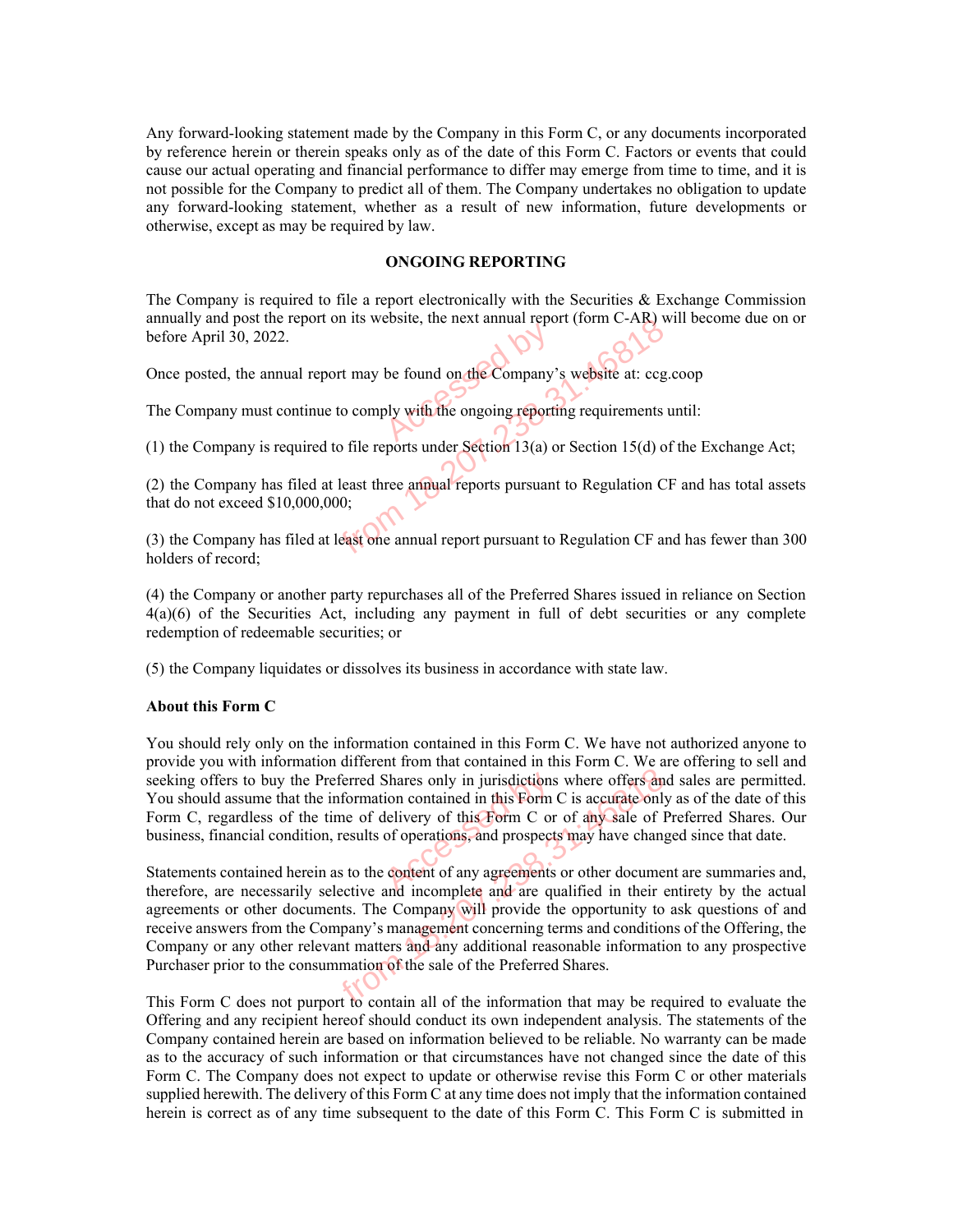connection with the Offering described herein and may not be reproduced or used for any other purpose

**We are and may continue to be significantly impacted by the worldwide economic downturn due to the COVID-19 pandemic.** 

**In December 2019, a novel strain of coronavirus, or COVID-19, was reported to have surfaced in Wuhan, China. COVID-19 has spread to many countries, including the United States, and was declared to be a pandemic by the World Health Organization. Efforts to contain the spread of COVID-19 have intensified and the U.S., Europe and Asia have implemented severe travel restrictions and social distancing. The impacts of the outbreak are unknown and rapidly evolving.** 

A widespread health crisis has adversely affected and could continue to affect the global<br>
economy, resulting in an economic downturn that could negatively impact the value<br>
Company's shares and investor demand for shares **economy, resulting in an economic downturn that could negatively impact the value of the Company's shares and investor demand for shares generally.** 

**The continued spread of COVID-19 has also led to severe disruption and volatility in the global capital markets, which could increase our cost of capital and adversely affect our ability to access the capital markets in the future. It is possible that the continued spread of COVID-19 could cause further economic slowdown or recession or cause other unpredictable events, each of which could adversely affect our business, results of operations or financial condition.**  From 18.2010 and 2010 to the COVID-19 outbreak are distinction and<br>terms in an economic downturn that could negatively impaid<br>in an economic downturn that could negatively impaid<br>in the formal for shares generally.<br>And of

**The extent to which COVID-19 affects our financial results will depend on future developments, which are highly uncertain and cannot be predicted, including new information which may emerge concerning the severity of the COVID-19 outbreak and the actions to contain the outbreak or treat its impact, among others. Moreover, the COVID-19 outbreak has had and may continue to have indeterminable adverse effects on general commercial activity and the world economy, and our business and results of operations could be adversely affected to the extent that COVID-19 or any other pandemic harms the global economy generally.** 

(Remainder of page left intentionally blank) Remainder of page left intentionally blanks 318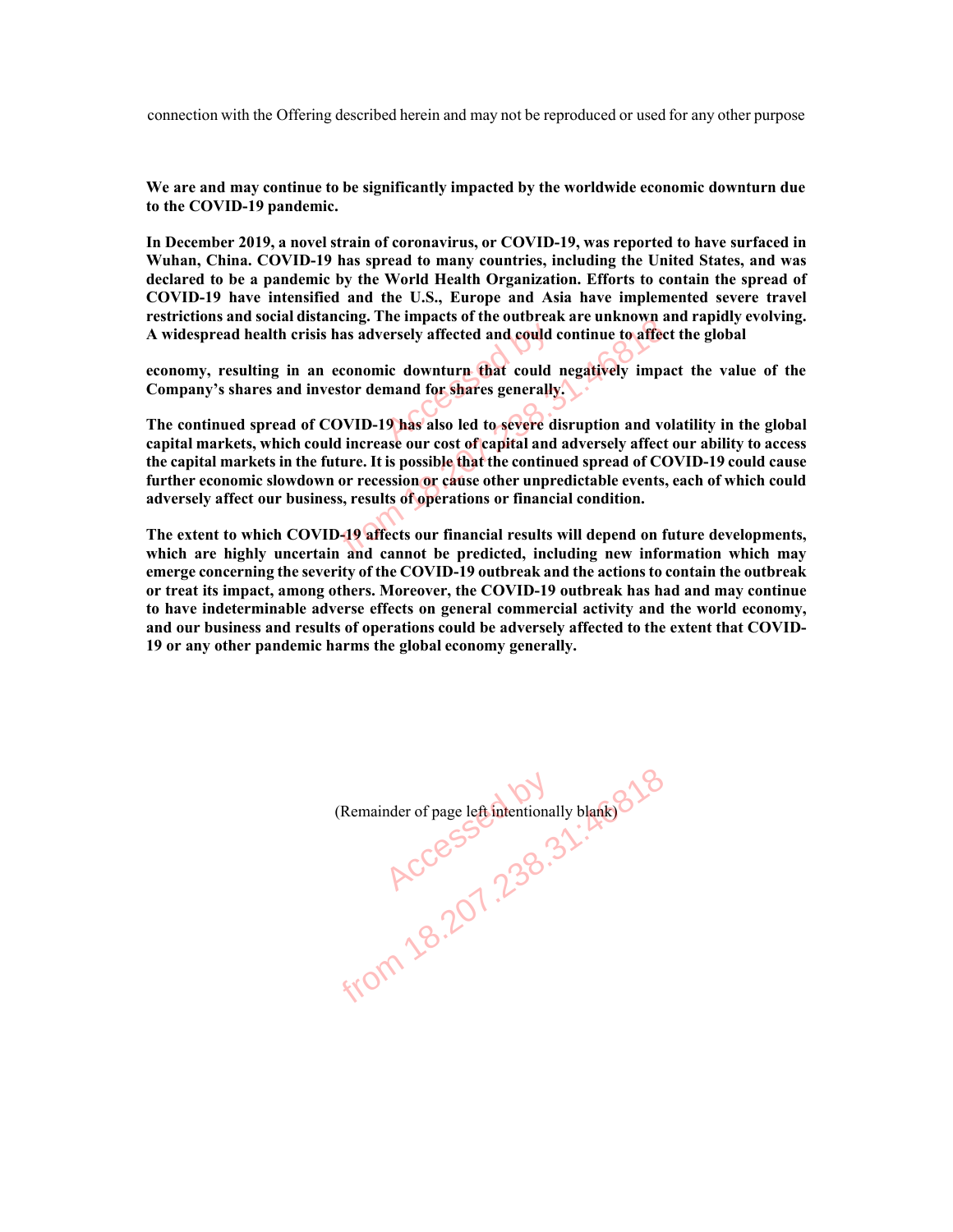#### **Summary**

*The following summary highlights selected information contained in this Offering Circular. This summary does not contain all the information that may be important to you. You should read the more detailed information contained in this Offering Circular, including, but not limited to, the risk factors within this Item 3.* 

*Additionally, the risk factors described within this Item 3 are those that we believe are currently material to the business, prospects, operating results, and/or financial condition of the Company. Investors need to be aware there may be other risk factors that may become material in the future, or there may be risks that we have not yet identified that could adversely affect the condition of our business and cause the market price of our stock to decline resulting. For these reasons, and the risks described below, investors should be prepared to withstand a complete, or significant, loss of their investment in the Company.* 

*Unless we state otherwise, the terms "we," "us," "our," "Company," "management," or similar terms collectively refer to Consumer Cooperative Group, Inc., an Oregon cooperative.* 

*Some of the statements in this Offering Circular are forward-looking statements. See the section entitled "Special Note Regarding Forward-Looking Statements" on page 7 herein below.* 

Consumer Cooperative Group, Inc. is a development stage company formed in the State of Oregon on January 27, 2017, as a cooperative with a fiscal year end date of December 31, 2017. The Company was formed as a cooperative to provide an array of affordable real estate investments to include but not limited to developing an affordable real estate investment pooling platform through the use of web and a mobile application for all investor types, which will allow for the pooling of investment capital from public resources to acquire & hold, large, turnkey and cash-flowing multi-family complexes across the United States as well as other tax lien/deed certificates secured by real estate. We believe that moving away from the traditional way of investing in real estate will allow an underserved market of investors to participate in large real estate investment opportunities, with limited to no red-tape as a cooperative group. Addressing this financial barrier as a cooperative group, we plan on expanding this cooperative model in hopes that it will be adopted by each individual investor on a personal level. For these price of our stock to decline resulting. For these restors should be prepared to withstand a complete, or sign<br>pany.<br>wise, the terms "we," "us, "Four," "Company," "manageme<br>consumer Cooperative Group, Inc., an Or

The Company's corporate offices are located at 5900 Balcones Street, Suite 100, Austin, Texas 78731. The Company believes that the space currently available will be sufficient to accommodate its operations as described herein and for the foreseeable future.

The Company is offering, through this Offering Circular, a limited number of shares of Common Stock in the Company to a select group of qualified investors (the "Investors") as described herein. The Company is authorized to issue additional classes of Common Stock from time to time pursuant to other offering materials containing financial terms and conditions that may differ from those set forth herein. As of the date set forth hereof, the Company is offering Common Stock in one (1) class only. The Company's investment objective and strategy regarding the Securities are set forth below, and investors are directed to such materials. The Company may, from time to time, refine or change the Company's strategy without prior notice to, or approval by, the Shareholders. s Offering Circular, a limite<br>of qualified investors (the<br>itional classes of Common<br>inancial terms and condition ing, through this Offering Circular, a limited number of share<br>select group of qualified investors (the "Investors") as c<br>ed to issue additional classes of Common Stock from tim<br>ls containing financial terms and conditions

All dollar amounts refer to US dollars unless otherwise indicated.

The Company has 1,400,000,000 shares of Common Stock authorized with 938,994,520 shares of Common Stock issued and outstanding as of the date of this Offering Circular. Through this offering, we intend to issue 500,000,000 shares of Common Stock for offering to the public, which represents additional shares of our Common Stock. We may endeavor to sell all 500,000,000 shares of Common Stock. The price at which we offer these shares is fixed at \$0.01 per share for the duration of the offering. There is no arrangement to address the possible effect of the offering on the price of the stock. The Company will receive all proceeds from the sale of the Common Stock.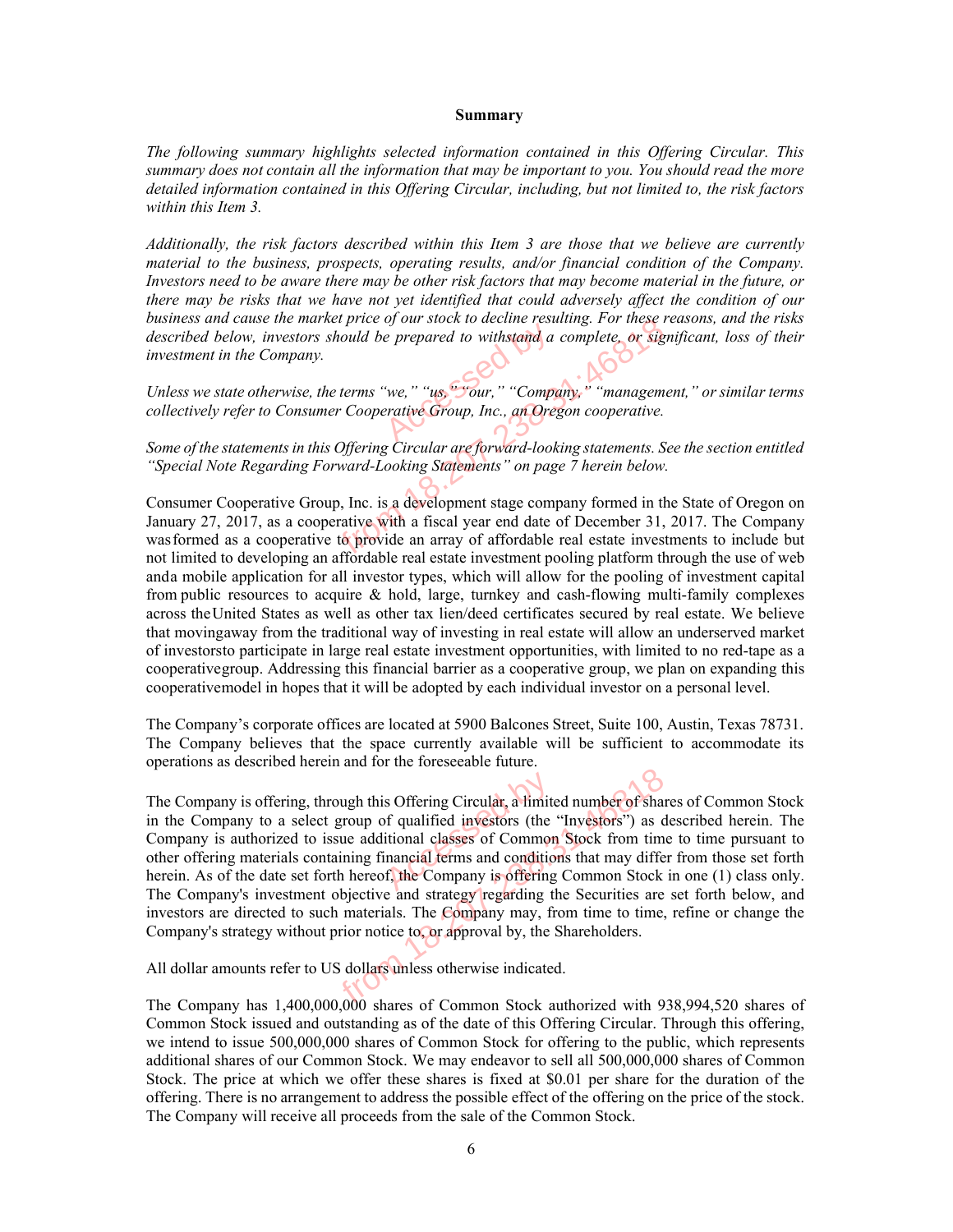| Company                         | Consumer Cooperative Group, Inc, an Oregon<br>Cooperative formed on January 27, 2017.<br>The                  |  |  |  |
|---------------------------------|---------------------------------------------------------------------------------------------------------------|--|--|--|
| Corporate Address               | Company's website URL is https://www.ccg.coop<br>5900 Balcones St STE 100, Austin, Texas 78731                |  |  |  |
| Description of Business         | Consumer Cooperative Group, Inc an Oregon                                                                     |  |  |  |
|                                 | Cooperative                                                                                                   |  |  |  |
| Type of Security Offering       | <b>Class A Common Stock</b>                                                                                   |  |  |  |
| <b>Offering Price</b>           | \$0.01 per Share                                                                                              |  |  |  |
| Target Amount of Offering       | 300,000 Class A Common Stocks (\$3,000)                                                                       |  |  |  |
| Maximum Amount of Offering      | 500,000,000 Class A Common Stocks (\$5,000,000)                                                               |  |  |  |
| Minimum Investment per Investor | \$100 (10,000 shares)                                                                                         |  |  |  |
| <b>Offering Costs</b>           | We estimate that the costs of this offering will be                                                           |  |  |  |
|                                 | approximately two thousand dollars (\$2,000),                                                                 |  |  |  |
|                                 | including costs for attorney's and accounting fees.                                                           |  |  |  |
| Term of Offering                | Subject to earlier termination described below, this                                                          |  |  |  |
|                                 | offering will terminate not later than June 3, 2022,<br>unless extended by us for up to an additional 30 days |  |  |  |
|                                 | and may be terminated by us earlier without prior                                                             |  |  |  |
|                                 | notice and before all of the Shares are sold.                                                                 |  |  |  |
| <b>Escrow of Proceeds</b>       | Proceeds from this offering will be placed in escrow                                                          |  |  |  |
|                                 | with Prime Trust. If for any reason the minimum                                                               |  |  |  |
|                                 | proceeds are not deposited into escrow on or before                                                           |  |  |  |
|                                 | June 3, 2022, this offering will terminate with no                                                            |  |  |  |
|                                 | Shares being sold, investment commitments will be                                                             |  |  |  |
|                                 | cancelled, and the funds will be returned to investors,                                                       |  |  |  |
|                                 | without interest and without deduction therefrom.                                                             |  |  |  |
| Selling Commissions             | The Shares will be sold by management who will                                                                |  |  |  |
|                                 | receive no selling commissions or remuneration for                                                            |  |  |  |
|                                 | sale of the Shares.                                                                                           |  |  |  |
| Closings                        | If we reach the target offering amount $(\$3,000)$ prior                                                      |  |  |  |
|                                 | to the offering deadline, we will continue to sell the                                                        |  |  |  |
|                                 | Shares on a first come first served basis up to the<br>maximum offering and will conduct the first of         |  |  |  |
|                                 | multiple closings of the offering early, if we provide                                                        |  |  |  |
|                                 | notice about the new offering deadline at least five                                                          |  |  |  |
|                                 | business days prior (absent a material change that                                                            |  |  |  |
|                                 | would require an extension of the offering and                                                                |  |  |  |
|                                 | reconfirmation of the investment commitment).                                                                 |  |  |  |
| Use of Proceeds                 | Net proceeds from this offering will be allocated as                                                          |  |  |  |
|                                 | needed to prepare to commence operations.                                                                     |  |  |  |
| <b>Risk Factors</b>             | The Shares offered hereby are speculative and                                                                 |  |  |  |
|                                 | involve a high degree of risk and immediate dilution                                                          |  |  |  |
|                                 | and should not be purchased by investors who cannot                                                           |  |  |  |
|                                 | afford the loss of their entire investment. Each                                                              |  |  |  |
|                                 | prospective investor should carefully consider the                                                            |  |  |  |
|                                 | significant risk factors inherent in and affecting our                                                        |  |  |  |
|                                 | business and this offering, including those set forth<br>under the heading "RISK FACTORS" below.              |  |  |  |
|                                 |                                                                                                               |  |  |  |

## **THE OFFERING**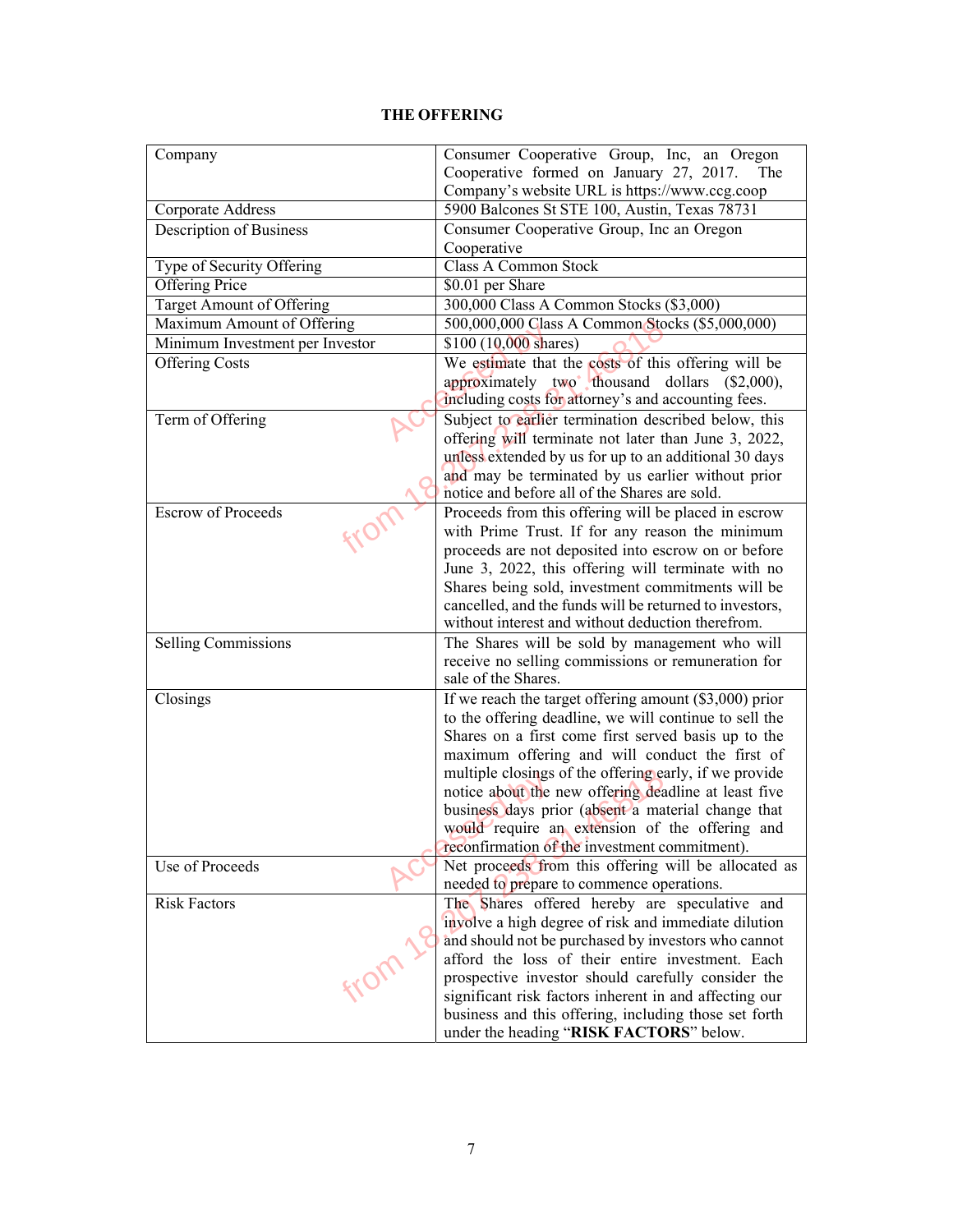#### **Cautionary Statement Regarding Forward-Looking Statements**

This Offering Circular contains forward-looking statements that involve risks and uncertainties. Such forward-looking statements may be identified by the use of words such as "will," "believes," "plans," "estimates," "anticipates," "expects," "intends," "hope," "aim," "aspire," or words of similar import. Forward-looking statements are not guarantees of performance. They involve risks, uncertainties and assumptions. Our actual results could differ materially from those anticipated in these forward-looking statements as a result of certain factors, including those set forth under Item 3 "Summary and Risk Factors" in this Offering Circular. Additional risks and uncertainties not currently known to us or that we currently deem to be immaterial also may materially adversely affect our business, financial condition or results of operations.

The forward-looking statements speak only as of the date on which they are made, and, except as required by law, we undertake no obligation to update any forward-looking statement to reflect events or circumstances after the date on which the statement is made or to reflect the occurrence of unanticipated events. In addition, we cannot assess the impact of each factor on our business or the extent to which any factor, or combination of factors, may cause actual results to differ materially from those contained in any forward-looking statements. Consequently, you should not place undue reliance on forward-looking statements. ak only as of the date on<br>ligation to update any forw<br>which the statement is r<br>e cannot assess the impact<br>ation of factors, may cause<br>mg statements. Consequentl statements speak only as of the date on which they are numerate the date on obligation to update any forward-looking statement er the date on which the statement is made or to reflect In addition, we cannot assess the impa



An investment in our shares of Common Stock involves a high degree of risk and many uncertainties. You should carefully consider the specific factors listed below, together with the cautionary statement that follows this section and the other information included in this Offering Circular, before purchasing our shares in this offering. If one or more of the possibilities described as risks below actually occur, our operating results and financial condition would likely suffer and the trading price, if any, of our shares could fall, causing you to lose some or all of your investment. The following is a description of what we consider the key challenges and material risks to our business and an investment in our securities.

#### **Development Stage Business**

Consumer Cooperative Group, Inc. was incorporated on January 27, 2017 in the State of Oregon and commenced operations on January 27, 2017. Accordingly, the Company has only a limited history upon which an evaluation of its prospects and future performance can be made. Furthermore, some Directors, Officers and Key Employees have little to no operating experience or history. Past performance of any Director, Officer or Key Employee or the success of the President in any similar venture is no assurance of future success. Access of the President Research<br>the success of the President<br>are subject to all business

The Company's proposed operations are subject to all business risks associated with new enterprises. The likelihood of the Company's success must be considered in light of the problems, expenses, difficulties, complications, and delays frequently encountered in connection with the expansion of a business, operation in a competitive industry, and the continued development of advertising, promotions and a corresponding customer base. There is a possibility that the Company could sustain losses in the future or fail to even operate profitably. From 18.2017. Accordingly, the company has only a<br>some shows it is prospects and future performance can be made. Further<br>ployees have little to no operating experience or history. Par<br>ey Employee or the success of the Pres

#### **Limited Operating History and Capital**

The Company has a limited operating history upon which investors may base an evaluation of its performance; therefore, the Company is still subject to all of the risks incident to the creation and development of a new business. The Company plans to conduct closings of sales of shares of its Common Stock as subscriptions are received. If less than \$5,000,000 is received from the sale of its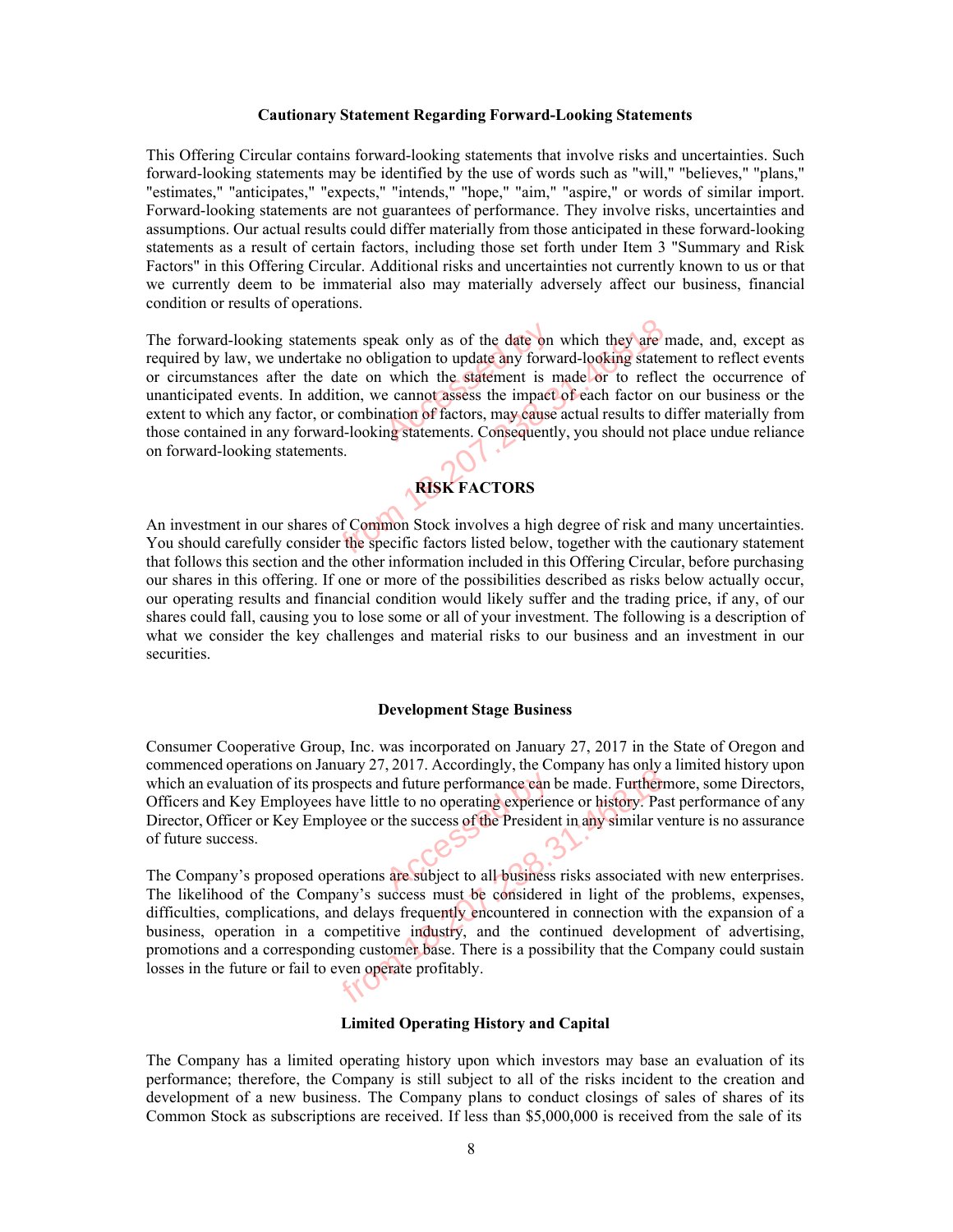Common Stock, the Company may have insufficient cash to implement its business plans and investors who purchase shares of its Common Stock shall be at heightened risk of loss of their investments.

#### **General Economic Conditions**

The financial success of the Company may be sensitive to adverse changes in general economic conditions in the United States, such as recession, inflation, unemployment, and interest rates, and overseas, such as currency fluctuations. Such changing conditions could reduce demand in the marketplace for the Company's products. Management believes that the impending growth of the market, mainstream market acceptance and the targeted product line of the Company will insulate the Company from excessive reduced demand. Nevertheless, the Company has no control over these changes.

Adverse changes in global and domestic economic conditions or a worsening of the United States economy could materially adversely affect us. Our sales and performance depend significantly on consumer confidence and discretionary spending, which are still under pressure from United States and global economic conditions. A worsening of the economic downturn and decrease in consumer spending, especially discretionary spending for nonessential products and services, may adversely impact our sales, ability to market our services and products, build customer loyalty, or otherwise implement our business strategy and further diversify the geographical concentration of our operations. nestic economic conditions<br>
The affect us. Our sales and<br>
ty spending, which are still<br>
rsening of the economic<br>
pending for nonessential global and domestic economic conditions or a worsening<br>rially adversely affect us. Our sales and performance dep<br>and discretionary spending, which are still under pressure frequency<br>ditions. A worsening of the economic dow

The Company has not established significant revenues or operations that provides financial stability in the long term and without significant revenues the Company will not realize its plans on the projected timetable in order to reach sustainable or profitable operations. Any material deviation from the Company's timetable could require that the Company seek additional capital. Additional capital may not be available at reasonable cost or that it would not materially dilute the investment of investors in this Offering if additional capital were obtained.

#### **Managing Growth**

The Company expects to expand its operations by setting up a financial cooperative network throughout the United States. The anticipated growth could place a significant strain on the Company's management and operational and financial resources. Effective management of the anticipated growth shall require expanding the Company's management and financial controls, hiring additional appropriate personnel as required and developing additional expertise by existing management personnel. However, Consumer Cooperative Group, Inc. may not be able to effectively implement these or other measures designed to increase the Company's capabilities to manage such anticipated growth or to do so in a timely and cost-effective manner. Moreover, management of growth is especially challenging for a Company with a short operating history and limited financial resources and the failure to effectively manage growth could have a material adverse effect on the Company's operations. Exercise the Company's capabilities to management<br>
and cost-effective manner. Moreover, management<br>
by with a short operating history and limited financial<br>
wth could have a material adverse effect on the Com<br> **Dependence** 

In the early stages of development, the Company's business will be significantly dependent on the Company's management team. The Company's success will be particularly dependent upon its CEO  $\&$ President on an individual and or collective basis. The loss of any one of these individuals could have a material adverse effect on the Company. Although the Company does not currently maintain a keyman life insurance policy insuring the life of its key executives, the Company intends to apply for such a life insurance policy upon the qualification of this Offering Circular. See Item 10 Directors, Executive Officers and Significant Employees, contained herein. igned to increase the Company's capabilities to manage suely and cost-effective manner. Moreover, management of ppany with a short operating history and limited financial resprove the company with could have a material adv

#### **Inadequacy of Funds**

Gross offering proceeds of \$5,000,000 may be realized. Management believes that such proceeds will capitalize and sustain the Company sufficiently to allow for the implementation of the Company's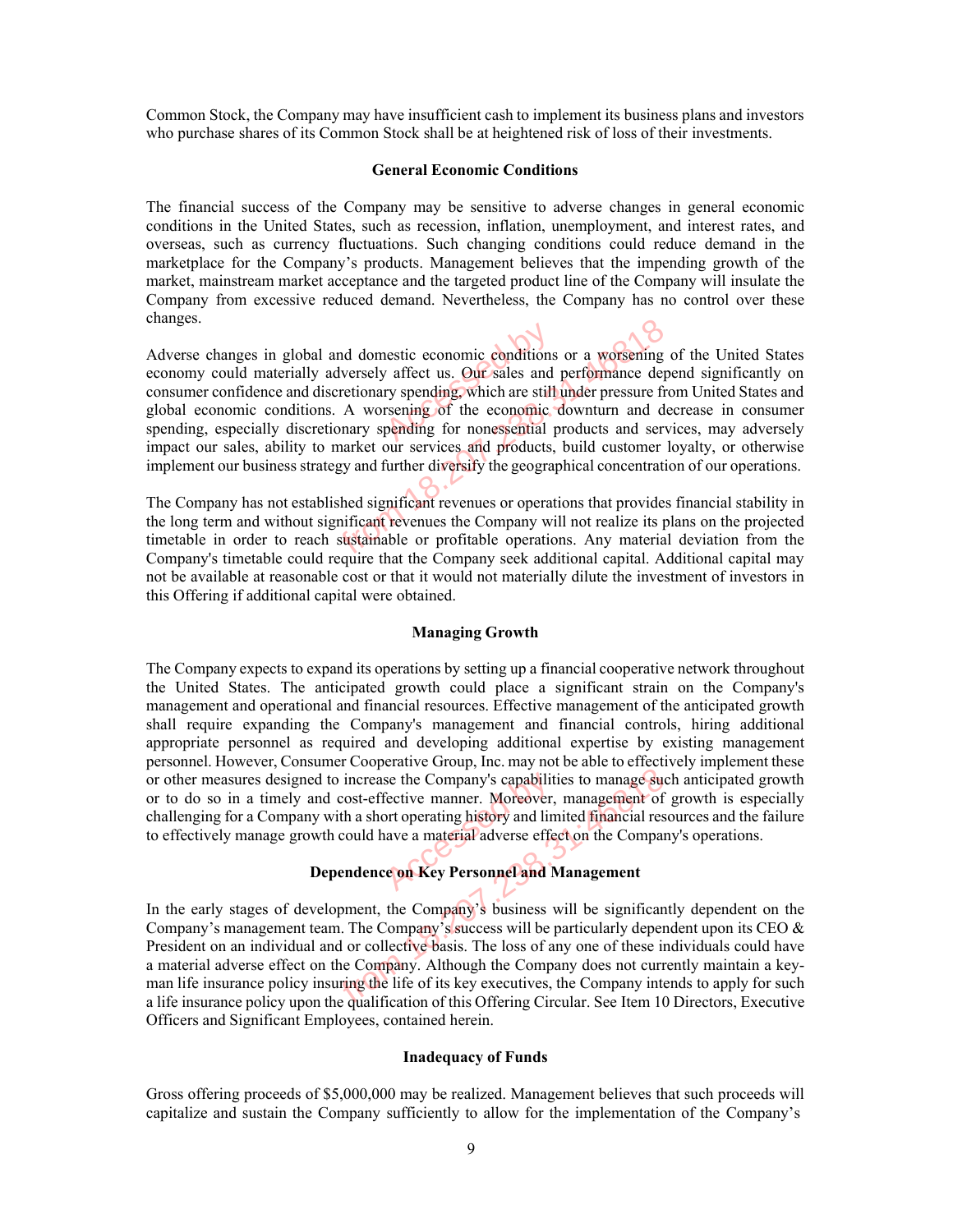business plans. If only a fraction of this Offering is sold, or if certain assumptions contained in management's business plans prove to be incorrect, the Company may have inadequate funds to fully develop its business and may need additional financing or other capital investment to fully implement the Company's business plans.

#### **Risks Associated with Expansion**

The Company plans on expanding its business through the introduction of a cooperative real estate investment pooling portal web and mobile application. Any expansion of operations the Company may undertake will entail risks. Such actions may involve specific operational activities, which may negatively impact the profitability of the Company. Consequently, Shareholders must assume the risk that (i) such expansion may ultimately involve expenditures of funds beyond the resources available to the Company at that time, and (ii) management of such expanded operations may divert management's attention and resources away from its existing operations, all of which factors may have a material adverse effect on the Company's present and prospective business activities. magement of such expandes<br>ts existing operations, all<br>sent and prospective busine

#### **Customer Base and Market Acceptance**

The Company's customer base for this cooperative model is, the underserved investors class, which include middle-class workers and low-income workers. The early adopters of this will be families with young kids, teenage kids, young adults and college students which will allow them to get an early start in real estate investing at an affordable option. This profile meets the description of small communities around the world and is nowhere near exhausted. Business opportunities are usually unreachable for the majority of our communities mainly for the lack funds, opportunity misrepresentation in the real estate industry or even legislative restrictions such as it being mandatory to being a qualified investor. The rules have changed, and access is now available, and this access has opened a new market for what the society defines as least savvy or retail investors. The cooperative business will seek out these individuals and through careful training and education will be able get these individual up to speed on the basics of investing. This method will allow the cooperative business to target each demographic and one by one start the process of leveling the playing field in the real estate and financial industries. The distribution method via the cooperative's website and mobile application will serve as a valuable resource for financial education and other tools to maintain market acceptance. While the Company believes it can further develop the existing customer base and develop a new customer base through the marketing and promotion of its web application, the inability of the Company to further develop such a customer base could have a material adverse effect on the Company. Although the Company believes that its product matrix and its interactive e-commerce website offer advantages over competitive companies and products, the Company's products and e-commerce website may not attain a degree of market acceptance on a sustained basis or generate revenues sufficient for sustained profitable operations. The mean extraction such as the interest of the section of the sections and (ii) management of such expanded operations may be saway from its existing operations, all of which factors Company's present and prospective busi the Company's products a<br>a sustained basis of general<br>sumer Behavior Could Re

#### **Changes in Consumer Behavior Could Reduce Profitability**

The Company's customers could change their behavior and purchase patterns in unpredictable ways. The Company's success therefore depends on its ability to successfully predict and adapt to changing consumer behavior outside, as well as inside the United States. Moreover, the Company must often invest substantial amounts in product research and development before the Company learns the extent to which products will earn consumer acceptance. If the Company's products and services do not achieve sufficient consumer acceptance, the Company's revenue may decline and adversely affect the profitability of the business. From 18.2020 and e-commerce variations and products, the Company's products and e-commerce variated exercises sure<br>acceptance on a sustained basis or generate revenues sure.<br> **hanges in Consumer Behavior Could Reduce Profi** 

#### **Competition**

The Company's cooperative model faces many competitors such as RealtyShares.com and other like companies. This website in particular is the base model of all the other similar competitors with the minimum investment being different across each site. RealtyShares.com is made up of a Senior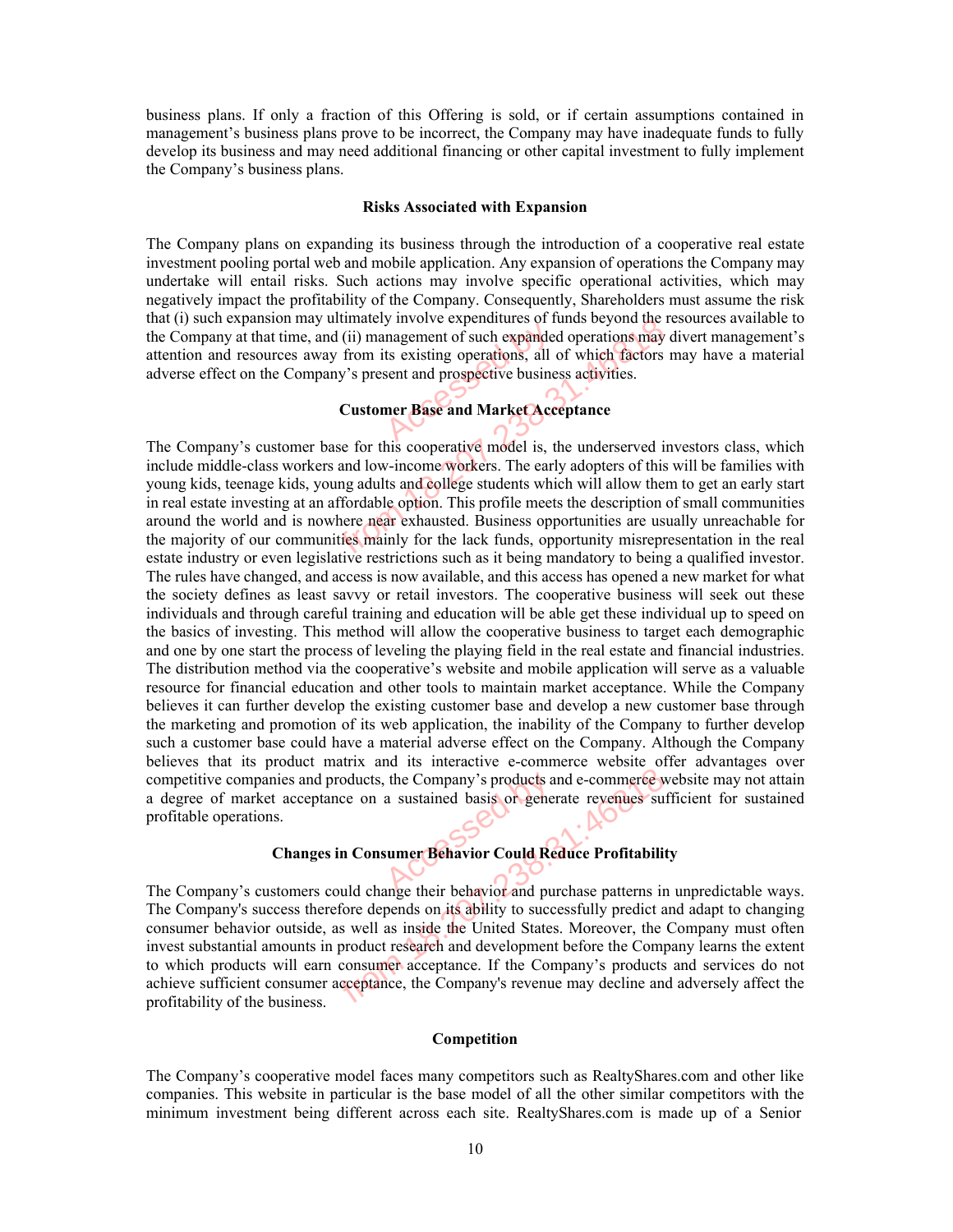leadership team, an Advisory Board, Board Members and Investors. The firm is supported by a worldclass of investors which they fall under the classification of accredited investors. They are addressing some of the social, cultural, legal, political, economic and technological needs based on the current legislative changes with Securities and Exchange Commission. As for the ability to impact laws or legislation I did not find anything to support other than them providing a platform to solicit investment funds for real estate acquisitions. We believe there is no significant competitive advantage because even though their market is addressing both accredited and non-accredited investors their minimum investment is \$5k which will not appeal or is reachable for some non-accredited investors. They possess the buying power by leveraging the amount investors looking to participate along with the high dollar amount minimum and this gives them an edge in the market regarding the investment goal of the project. Their set-up is based on diversification, cash-flow and transparency and state that owning real estate will and has outperformed the stock market 2:1 since 2000. To date they have funded over 550 projects, returned over \$59.7 millions of principal back to investors and currently have over 92,000 investors registered and of the registered investors there is no distinction between the accredited and non-accredited classification of its investors. Overall, they offer the investor the ability to optimize their portfolio with diversified real estate offerings by choosing the asset type, offering type, geographical location and targeted returns goals. While there does exist some current competition, Management believes that the Company's services are demographically well positioned, top quality and unique in nature while offering greater value for the public. The expertise of management combined with the innovative nature of its marketing approach, set the Company apart from its competitors. However, there is the possibility that new competitors could seize upon the Company's business model and produce competing products or services with similar focus. Likewise, these new competitors could be better capitalized than the Company, which could give them a significant advantage. There is the possibility that the competitors could capture significant market share of the Company's intended market. Solution is of principal back to inverse is no<br>ered investors there is no contract the series of the series of the offerings by choosing the while there does exist so<br>while there does exist so are demographically well the experiment and stock market 2:1 since 2000. To date they not<br>are \$59.7 millions of principal back to investors and current<br>md of the registered investors there is no distinction betwee<br>ication of its investors. Overall

#### **Trends in Consumer Preferences and Spending**

The Company's operating results may fluctuate significantly from period to period as a result of a variety of factors, including purchasing patterns of customers, competitive pricing, debt service and principal reduction payments and general economic conditions. The Company may not be successful in marketing any of its services or that the revenues from the sale of such services will be significant. Consequently, the Company's revenues may vary by quarter and the Company's operating results may experience fluctuations that will impede appreciation and slow the Company's growth.

#### **Potential Fluctuations in Quarterly Revenue**

Significant annual and quarterly fluctuations in the Company's revenue may be caused by, among other factors, the volume of revenues generated by the Company, the timing of new product or service announcements and releases by the Company and its competitors in the marketplace, and general economic conditions. The Company's level of revenues and profits, in any fiscal period, may be significantly higher or lower than in other fiscal periods, including comparable fiscal periods. The Company's expense levels are based, in part, on its expectations as to future revenues. uations in the Company's recented by the Company, if<br>
company and its compet<br>
v's level of revenues and<br>
in nort on its expectations From 18.2020 and the Company's revenue may be calculated to the Company's revenue may be calculated by the Company, the timing of necleases by the Company's level of revenues and profits, in any f The Company's level of re

As a result, if future revenues are below expectations, net income or loss may be disproportionately affected by a reduction in revenues, as any corresponding reduction in expenses may not be proportionate to the reduction in revenues. As a result, the Company believes that period-to-period comparisons of its results of operations may not necessarily be meaningful and should not be relied upon as indications of future performance.

#### **Risks of Borrowing**

If the Company incurs indebtedness, a portion of its cash flow will have to be dedicated to the payment of principal and interest on such indebtedness. Typical loan agreements also might contain restrictive covenants, which may impair the Company's operating flexibility. Such loan agreements would also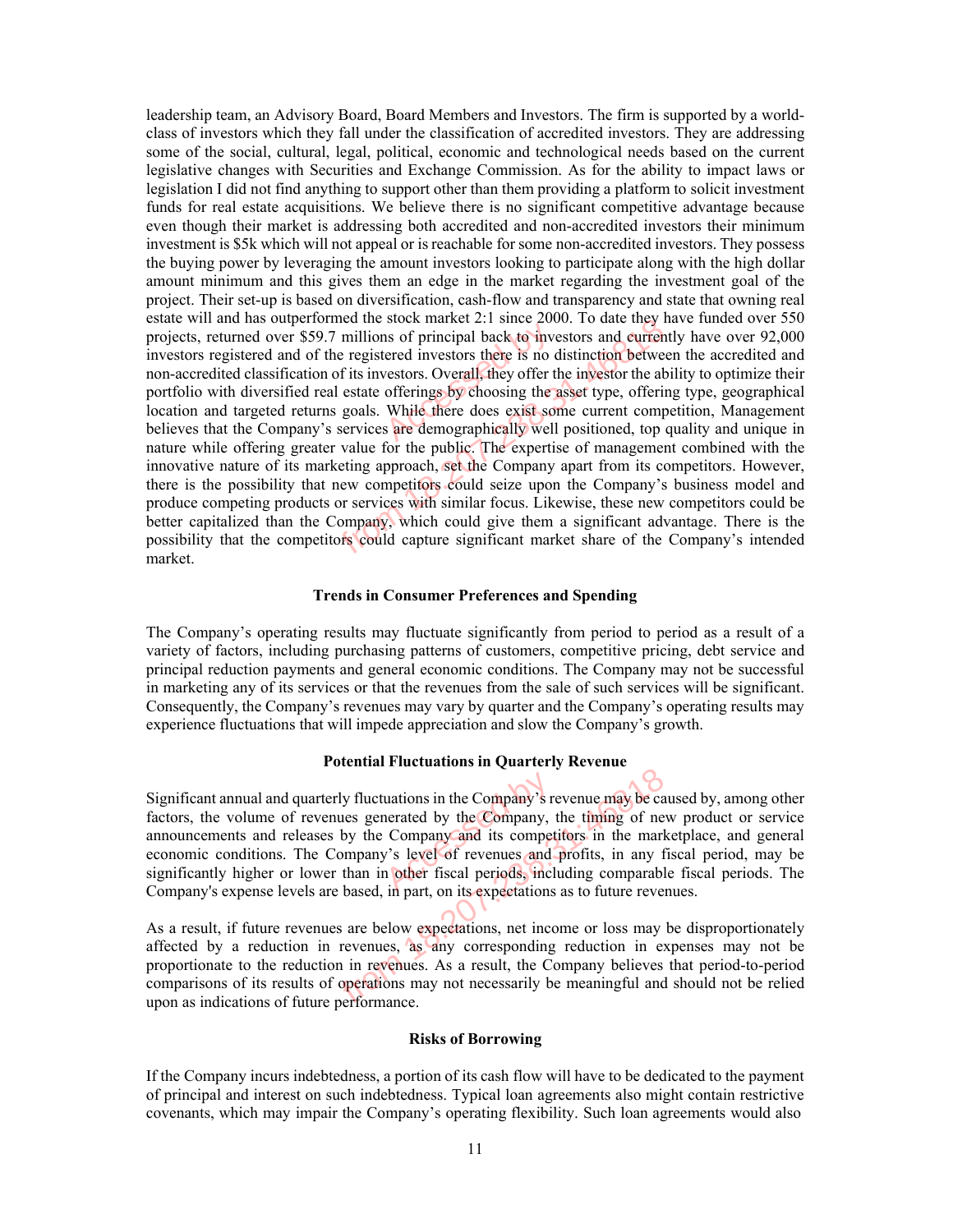provide for default under certain circumstances, such as failure to meet certain financial covenants. A default under a loan agreement could result in the loan becoming immediately due and payable and, if unpaid, a judgment in favor of such lender which would be senior to the rights of the shareholders of the Company. A judgment creditor would have the right to foreclose on any of the Company's assets resulting in a material adverse effect on the Company's business, operating results or financial condition.

#### **Unanticipated Obstacles to Execution of the Business Plan**

The Company's business plans may change significantly. Many of the Company's potential business endeavors are capital intensive and may be subject to statutory or regulatory requirements. Management believes that the Company's chosen activities and strategies are achievable considering current economic and legal conditions with the skills, background, and knowledge of the Company's principals and advisors. Management reserves the right to make significant modifications to the Company's stated strategies depending on future events. The skills, background, and k<br>he right to make significant<br>i.

#### **Management Discretion as to Use of Proceeds**

The net proceeds from this Offering will be used for the purposes described under Item 6 "Use of Proceeds to Issuer." The Company reserves the right to use the funds obtained from this Offering for other similar purposes not presently contemplated which it deems to be in the best interests of the Company and its shareholders in order to address changed circumstances or opportunities. As a result of the foregoing, the success of the Company will be substantially dependent upon the discretion and judgment of Management with respect to application and allocation of the net proceeds of this Offering. Investors for the Securities offered hereby will be entrusting their funds to the Company's Management, upon whose judgment and discretion the investors must depend. mpany s chosen activities and strategies are achievable<br>moditions with the skills, background, and knowledge of the C<br>ment reserves the right to make significant modifications to to<br>m future events.<br>**Management Discretion** 

#### **Lack of Management Control by Investors**

As of December 31, 2020, the Company's principal Shareholders owned approximately 99.71% of the Company's outstanding Common Stock. Upon completion of this Offering, the Company's principal Shareholders will own approximately 64.964% of the issued and outstanding Common Stock and will be able to continue to control the Company. Investors will become Shareholders of the Company but cannot take part in the management or control of the Company. The Company, CEO, President and Officers have wide latitude in making investment decisions. The Investors do not have such rights. However, Investors will have the ability to control the Company's Board of Directors by a Shareholder vote. The Company may require any Shareholder, at any time, to withdraw, in whole or in part, from the Company.

#### **Return of Profits**

The Company intends to retain any initial future earnings to fund operations and expand the Company's business. A Shareholder will be entitled to receive profits proportionate to the amount of shares of Common Stock held by that Shareholder. The Company's Board of Directors will determine a profit distribution plan based upon the Company's results of operations, financial condition, capital requirements and other circumstances. Return of Profits<br>
The Markonson Shareholder, at any time, to withdraw in the state of Profits<br>
to retain any initial future earnings to fund operations and e<br>
der will be entitled to receive profits proportionate to the<br>

#### **No Assurances of Protection for Proprietary Rights; Reliance on Trade Secrets**

In certain cases, the Company may rely on trade secrets to protect intellectual property, proprietary technology and processes, which the Company has acquired, developed or may develop in the future. There is a risk that secrecy obligations may not be honored or that others will not independently develop similar or superior products or technology. The protection of intellectual property and/or proprietary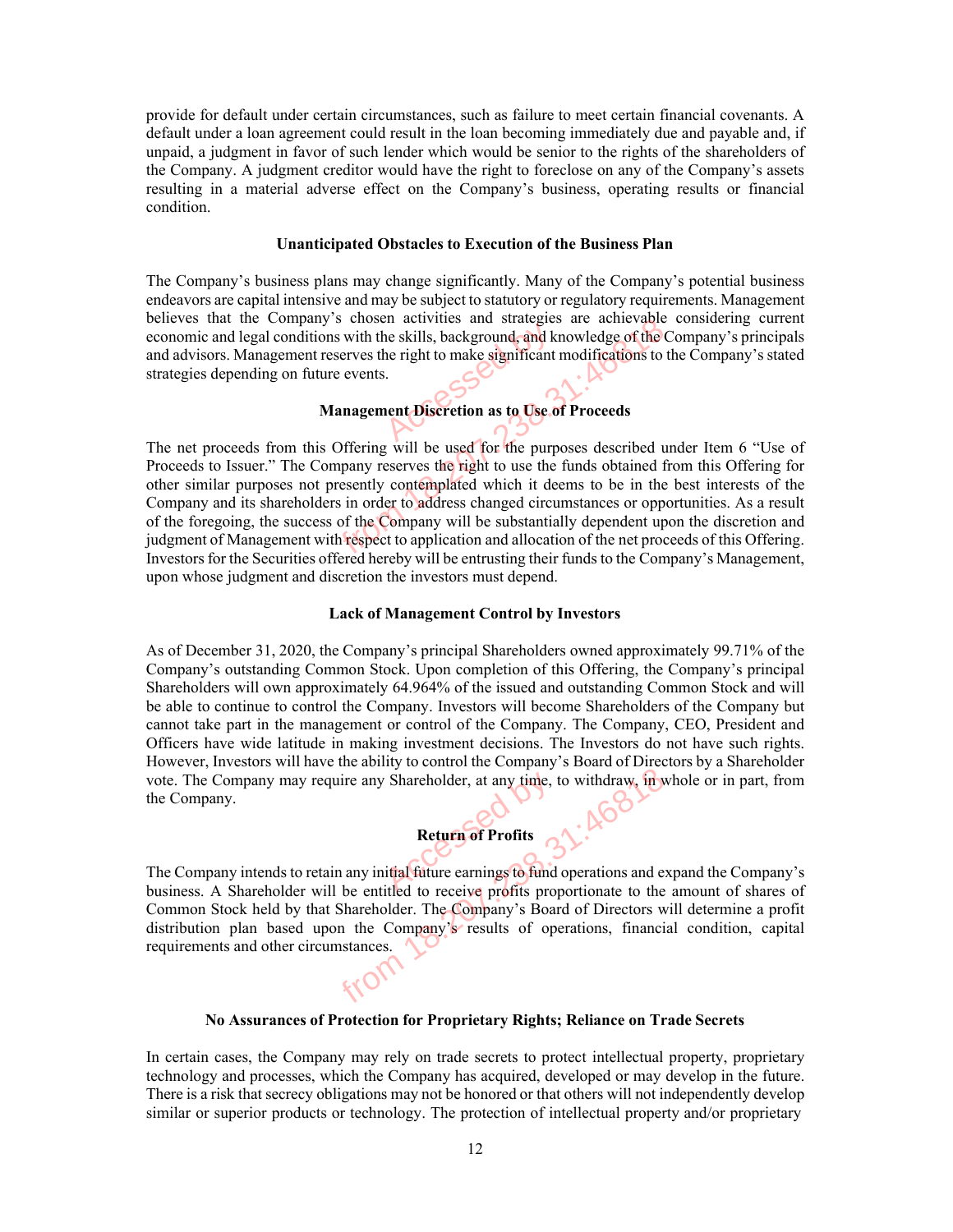technology through claims of trade secret status has been the subject of increasing claims and litigation by various companies both in order to protect proprietary rights as well as for competitive reasons even where proprietary claims are unsubstantiated. The prosecution of proprietary claims or the defense of such claims is costly and uncertain given the uncertainty and rapid development of the principles of law pertaining to this area. The Company, in common with other firms, may also be subject to claims by other parties regarding the use of intellectual property, technology information and data, which may be deemed proprietary to others.

#### **Legal and Regulatory Compliance**

Failure to comply with applicable laws and regulations could harm our business and financial results. The Company intends to develop and implement policies and procedures designed to comply with all applicable federal and state laws, accounting and reporting requirements, tax rules and other regulations and requirements, including but not limited to those imposed by the SEC.

In addition to potential damage to our reputation and brand, failure to comply with the various laws and regulations, as well as changes in laws and regulations or the way they are interpreted or applied, may result in civil and criminal liability, damages, fines and penalties, increased cost of regulatory compliance and restatements of our financial statements. Future laws or regulations, or the cost of complying with such laws, regulations or requirements, could also adversely affect our business and results of operations. unting and reporting required<br>imited to those imposed by<br>r reputation and brand, faily<br>ws and regulations or the way.<br>damages, fines and pe From 18.2020 and material procedures and procedures designed state laws, accounting and reporting requirements, taxtules luding but not limited to those imposed by the SEC.<br>
Il damage to our reputation and brand, failure t

#### **Projections: Forward Looking Information**

Management has prepared projections regarding the Company's anticipated financial performance. The Company's projections are hypothetical and based upon a presumed financial performance of the Company, the addition of a sophisticated and well-funded marketing plan, and other factors influencing the business of the Company. The projections are based on Management's best estimate of the probable results of operations of the Company, based on present circumstances, and have not been reviewed by the Company's independent accountants or auditors. These projections are based on several assumptions, set forth therein, which Management believes are reasonable. Some assumptions, upon which the projections are based, however, invariably will not materialize due the inevitable occurrence of unanticipated events and circumstances beyond Management's control. Therefore, actual results of operations will vary from the projections, and such variances may be material. Assumptions regarding future changes in sales and revenues are necessarily speculative in nature. In addition, projections do not and cannot consider such factors as general economic conditions, unforeseen regulatory changes, the entry into the Company's market of additional competitors, the terms and conditions of future capitalization, and other risks inherent to the Company's business. While Management believes that the projections accurately reflect possible future results of the Company's operations, those results cannot be guaranteed. et of additional competitor<br>
Int to the Company's busin<br>
ssible future results of the<br> **Technology Risks** 

#### **Rapid Technological Changes May Adversely Affect the Company's Business**

The ability of the Company to remain competitive may depend in part upon its ability to develop new and enhanced new products, services, or distribution and to introduce these products or services in a timely and cost-effective manner. In addition, product and service introductions or enhancements by the Company's competitors, or the use of other technologies could cause a decline in sales or loss of market acceptance of the Company's existing products and services. mpany's market of additional competitors, the terms and<br>her risks inherent to the Company's business. While Mana<br>ately reflect possible future results of the Company's operately<br>rechnology Risks<br>nological Changes May Adver

The success of the Company in developing, introducing, selling and supporting new and enhanced products or services depends upon a variety of factors, including timely and efficient completion of service and product design and development, as well as timely and efficient implementation of product and service offerings. Because new product and service commitments may be made well in advance of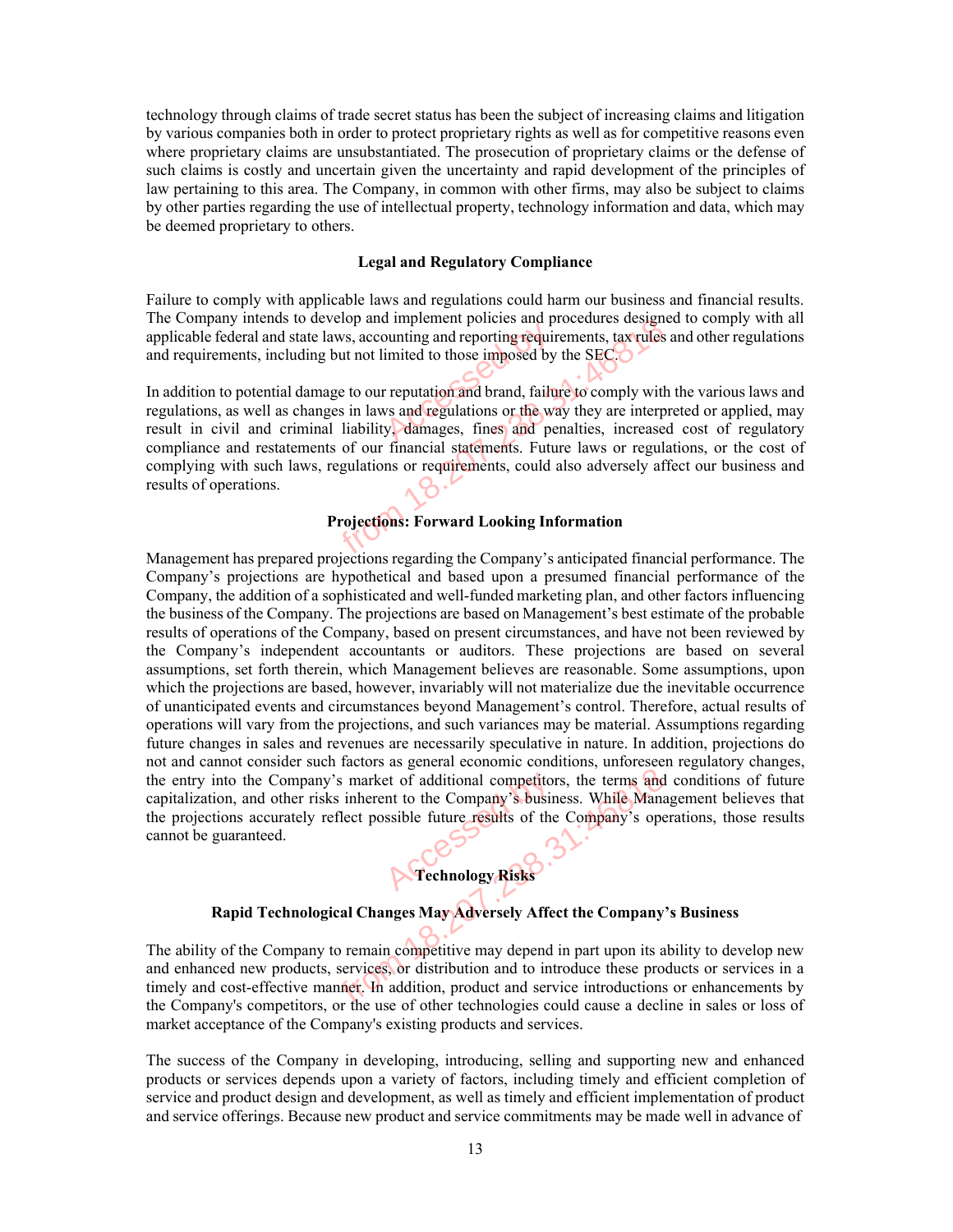sales, new product, or service decisions must anticipate changes in the industries served. The Company may not be successful in selecting, developing, and marketing new products and services or in enhancing its existing products or services. Failure to do so successfully may adversely affect the Company's business, financial condition, and results of operations.

#### **Dependence on Computer Infrastructure**

The Company relies on Internet and computer technology to market and sell its products and services. Therefore, an Internet or major computer failure would adversely affect the performance of the Company. The Company presently has limited redundancy systems, relies on third party back up facilities and only a limited disaster recovery plan. Despite the implementation of network security measures by the Company, its servers may be vulnerable to computer viruses, physical or electronic break-ins and similar disruptive problems which could lead to interruptions, delays or stoppages in service to users of the Company's services and products which could cause a material adverse effect on the Company's business, operations and financial condition. blems which could lead to<br>vices and products which could lead<br>and financial condition.

# **Website Security Risks**

If the security measures the Company plans to use to protect the personal information of its website users, such as credit card numbers, are ineffective it could result in a reduction in revenues from decrease customer confidence, an increase in operating expenses, as well as possible liability and compliance costs. From 18.2073. The servers may be vulnerable to computer viruses, p<br>disruptive problems which could lead to interruptions, de<br>Company's services and products which could cause a mate<br>ss, operations and financial condition.<br>

Any breach in the Company's website security, whether intentional or unintentional, could cause our users to lose their confidence in our website and as a result stop using the website. This would result in reduced revenues and increased operating expenses, which would impair the Company from achieving profitability. Additionally, breaches of our users' personal information could expose the Company to possible liability as any involved user, or users may choose to sue the Company. Breaches resulting in disclosure of users' personal information may also result in regulatory fines for noncompliance with online privacy rules and regulations.

The Company plans to rely on encryption and authentication technology licensed from third parties whose area of expertise is to provide secure transmission of confidential information.

We believe that as a result of advances in computer capabilities, new discoveries in the field of cryptography and other developments, a compromise or breach of our security precautions may occur. A compromise in the Company's proposed security for its computer systems could severely harm our business because a party who is able to circumvent our proposed security measures could misappropriate proprietary information, including customer credit card information, or cause interruptions in the operation of our website. The Company may be required to spend significant funds and other resources to protect against the threat of security breaches or to alleviate problems caused by A compromise in the Company's proposed security for its computer systems could severely harm our business because a party who is able to circumvent our proposed security measures could misappropriate proprietary informatio regarding the security of e-commerce and the privacy of users may also inhibit the growth of the Internet as a means of conducting commercial transactions in general. The Company's users may have these concerns as well and this may result in a reduction in revenues and increase in our operating expenses, which would prevent us from achieving profitability. Company's proposed security for its computer systems company's proposed security for its computer systems comparty who is able to circumvent our proposed securitetary information, including eustomer credit card in vertain

# **Website Functionality**

If the software on the Company's website contains undetected errors, the Company could lose the confidence of users, resulting in loss of customers and a reduction of revenue.

The Company's online systems, including but not limited to its websites, software applications and online sales for services and products, could contain undetected errors or "bugs" that could adversely affect their performance. The Company plans to regularly update and enhance all sales, websites and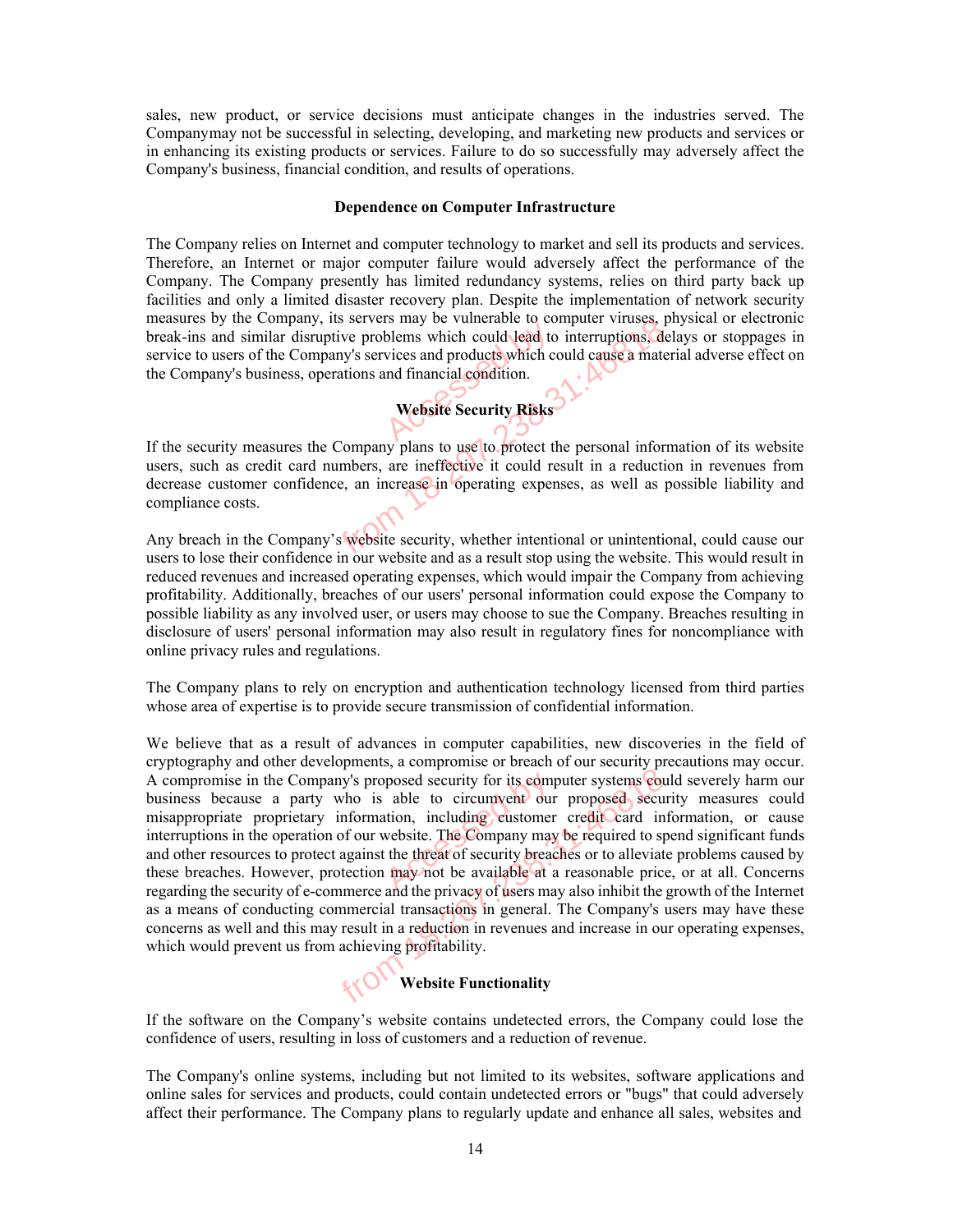other online systems, as well as introduce new versions of our software products and applications. The occurrence of errors in any of these may cause the Company to lose market share, damage our reputation and brand name, and reduce our revenues.

#### **Risks Related to The Offering**

#### **Limited Transferability and Liquidity**

To satisfy the requirements of certain exemptions from registration under the Securities Act, and to conform with applicable state securities laws, each investor must acquire his/her/its Securities for investment purposes only and not with a view towards distribution. Consequently, certain conditions of the Securities Act may need to be satisfied prior to any sale, transfer, or other disposition of the Securities. Some of these conditions may include a minimum holding period, availability of certain reports, including financial statements from the Company, limitations on the percentage of Securities sold and the way they are sold. The Company can prohibit any sale, transfer or disposition unless it receives an opinion of counsel provided at the holder's expense, in a form satisfactory to the Company, stating that the proposed sale, transfer or other disposition will not result in a violation of applicable federal or state securities laws and regulations. No public market exists for the Securities and no market is expected to develop. Consequently, owners of the Securities may have to hold their investment indefinitely and may not be able to liquidate their investments in the Company or pledge them as collateral for a loan in the event of an emergency. France is may include a minimum<br>ts from the Company, limit<br>Company can prohibit any<br>led at the holder's expense,<br>er or other disposition will may need to be satisfied prior to any sate, transfer, or our<br>hese conditions may include a minimum holding period, a<br>ancial statements from the Company, limitations on the per<br>y are sold. The Company can prohibit any sale,

#### **Broker - Dealer Sales of Securities**

The Company's Securities are not presently included for trading on any exchange, and there can be no assurances that the Company will ultimately be registered on any exchange. The NASDAQ Stock Market, Inc. has recently enacted certain changes to the entry and maintenance criteria for listing eligibility on the NASDAQ Small Cap Market. The entry standards require at least \$4 million in net tangible assets or \$750,000 net income in two of the last three years. The proposed entry standards would also require a public float of at least 1 million shares, \$5 million value of public float, a minimum bid price of \$2.00 per share, at least three market makers, and at least 300 shareholders. The maintenance standards (as opposed to entry standards) require at least \$2 million in net tangible assets or \$500,000 in net income in two of the last three years, a public float of at least 500,000 shares, a \$1 million market value of public float, a minimum bid price of \$1.00 per share, at least two market makers, and at least 300 shareholders.

The Company may never qualify for inclusion on the NASDAQ System or any other trading market until such time as the principal holders of Common Stock deem it necessary. As a result, the Company's Common Stock are covered by a Securities and Exchange Commission rule that opposes additional sales practice requirements on broker-dealers who sell such securities to persons other than established customers and accredited investors. For transactions covered by the rule, the broker-dealer must make The Company may never qualify for inclusion on the NASDAQ System or any other trading market<br>until such time as the principal holders of Common Stock deem it necessary. As a result, the Company's<br>Common Stock are covered b the transaction prior to the sale. Consequently, the rule may affect the ability of broker-dealers to sell the Company's Securities and will also affect the ability of holders of the Securities to sell their Securities in the secondary market. ever qualify for inclusion on the NASDAQ System or any<br>principal holders of Common Stock deem it necessary. As a i<br>overed by a Securities and Exchange Commission rule th<br>ments on broker-dealers who sell such securities to

#### **The Requirements of Being a Public Entity**

The requirements of being a public entity and sustaining our growth may strain our resources. As a public entity, we will be subject to an ongoing reporting regime including reports required by the Exchange Act of 1934. These reporting requirements may place a strain on our systems and resources. We will be implementing additional procedures and processes for the purpose of addressing the standards and requirements applicable to public companies. In addition, sustaining our growth will also require us to commit additional management, operational and financial resources to identify new professionals to join our firm and to maintain appropriate operational and financial systems to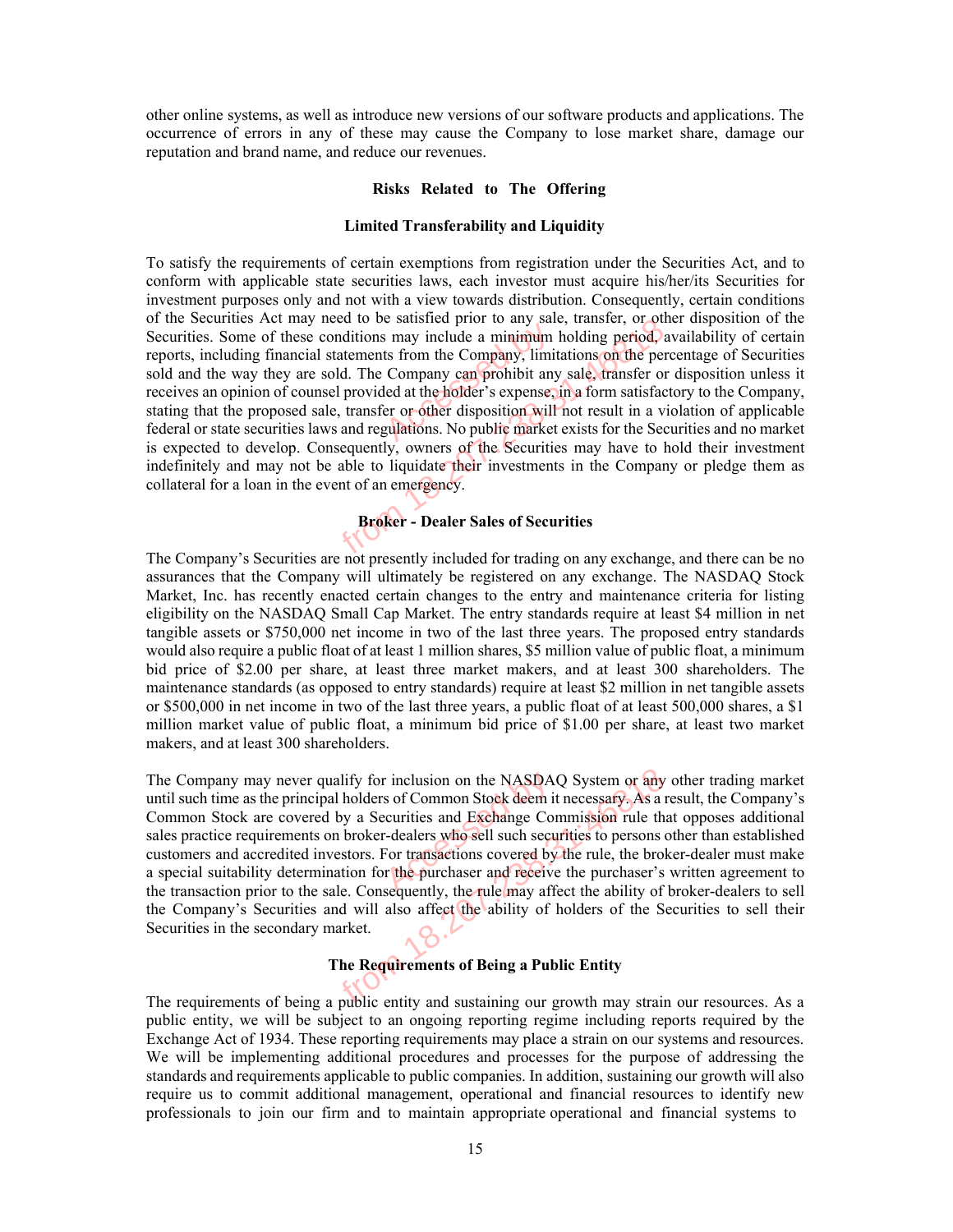adequately support expansion. These activities may divert management's attention from other business concerns, which could have a material adverse effect on our business, financial condition, results of operations and cash flows.

We expect to incur significant additional annual expenses related to these steps and, among other things, additional Directors' and Officers' liability insurance, director fees, reporting requirements of the SEC, transfer agent fees, hiring additional accounting, legal and administrative personnel, increased auditing and legal fees and similar expenses.

#### **Long Term Nature of the Investment**

An investment in the Securities may be long term and illiquid. As discussed above, the offer and sale of the Securities will not be registered under the Securities Act or any foreign or state securities laws by reason of exemptions from such registration, which depends in part on the investment intent of the investors. Prospective investors will be required to represent in writing that they are purchasing the Securities for their own account for long-term investment and not with a view towards resale or distribution. Accordingly, purchasers of Securities must be willing and able to bear the economic risk For the Securities will not be registered under the Securities Act or any foreign or state securities laws<br>by reason of exemptions from such registration, which depends in part on the investment intent of the<br>investors. Pr investment in the event of an emergency. Securities hay be long term and iniquid. As discussed about the registered under the Securities Act or any foreign or ons from such registration, which depends in part on the investors will be required to represent in writ

#### **Compliance with Securities Laws**

The Securities are being offered for sale in reliance upon certain exemptions from the registration requirements of the Securities Act, applicable Oregon State Securities Laws, and other applicable securities laws. If the sale of Securities were to fail to qualify for these exemptions, purchasers may seek rescission of their purchases of Securities. If several purchasers were to obtain rescission, the Company would face significant financial demands, which could adversely affect the Company as a whole, as well as any non-rescinding purchasers.

#### **Determination of the Offering Price**

The offering price of the Common Stock has been arbitrarily established by the Company, considering such matters as the state of the Company's business development, the general condition of the industry in which the Company operates, the amount of funds sought from this Offering and the number of shares the Board of Directors is willing to issue in order to raise such funds. Accordingly, there is no relationship between the price of the Offering and the assets, earnings or book value of the Company, the market value of the Company's Common Stock or any other recognized criteria of value. As such, the price does not necessarily indicate the current value of the Company's Common Stock and should not be regarded as an indication of any future market price of the Company's stock. Common Stock or any other<br>the current value of the C<br>y future market price of the<br>Lack of Firm Underwrite



The Securities are offered on a "best efforts" basis by the Company without compensation. The Company may, in the future, engage the services of certain FINRA registered broker-dealers to market the securities on a "best efforts" basis which enter into Participating Broker-Dealer Agreements with the Company; however, the Company has not entered into any agreement with any FINRA registered broker-dealer. Accordingly, there is no assurance that the Company, or any FINRA broker-dealer, will sell the maximum Securities offered or any lesser amount. From 18.2012. The company's Common Stock or any other recognized crite<br>
recognized crite<br>
ressarily indicate the current value of the Company's Common<br>
indication of any future market price of the Company's stock<br>
Lack of

#### **Because there is no public trading market for our Common Stock, you may not be able to resell your shares.**

We intend to register all shares sold though this offering. We intend to apply to have our Common Stock quoted on the OTC Markets or like service. This process takes at least 60 days, and the application must be made on our behalf by a market maker. Our stock may be listed or traded only to the extent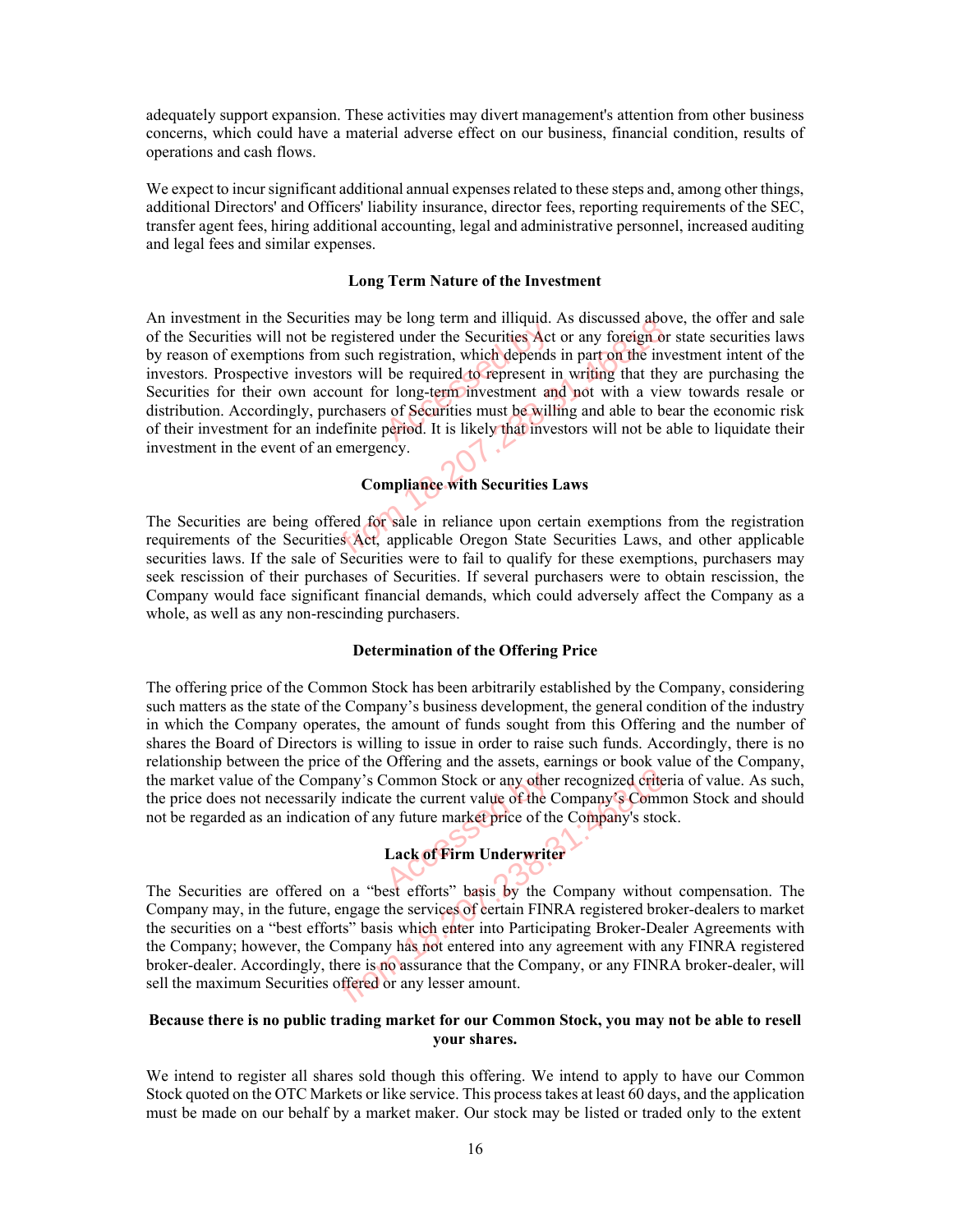that there is interest by broker-dealers in acting as a market maker. Despite our best efforts, it may not be able to convince any broker/dealers to act as market-makers and make quotations on the OTC Markets or like service. We may consider pursuing a listing on the OTC Markets or like service after this registration becomes effective and we have completed our offering.

If our Common Stock becomes listed and a market for the stock develops, the actual price of our shares will be determined by prevailing market prices at the time of the sale.

A market for our Common Stock may not develop. Even if a market develops for our Common Stock, the trading of securities on the OTC Markets or like service is often sporadic and investors may have difficulty buying and selling our shares or obtaining market quotations for them, which may have a negative effect on the market price of our Common Stock. You may not be able to sell your shares at their purchase price or at any price at all. Accordingly, you may have difficulty reselling any shares you purchase from the selling security holders. at all. Accordingly, you may holders.

#### **Investing in our company is highly speculative and could result in the entire loss of your investment.**

Purchasing the offered shares is highly speculative and involves significant risk. The offered shares should not be purchased by any person who cannot afford to lose their entire investment. Our business objectives are also speculative, and it is possible that we would be unable to accomplish them. Our shareholders may be unable to realize a substantial or any return on their purchase of the offered shares and may lose their entire investment. For this reason, each prospective purchaser of the offered shares should read this prospectus and all its exhibits carefully and consult with their attorney, business and/or investment advisor. From any price at all. Accordingly, you may have difficulty<br>e selling security holders.<br> **Company is highly speculative and could result in the ent**<br>
d shares is highly speculative and involves significant risk<br>
d shares i

#### **Investing in our company may result in an immediate loss because buyers will pay more for our Common Stock than what the pro rata portion of the assets are worth.**

We have only been recently formed and have only a limited operating history with limited earnings; therefore, the price of the offered shares is not based on any data. The offering price and other terms and conditions regarding our shares have been arbitrarily determined and do not bear any relationship to assets, earnings, book value or any other objective criteria of value. No investment banker, appraiser or other independent third party has been consulted concerning the offering price for the shares or the fairness of the offering price used for the shares.

The arbitrary offering price of \$0.01 per share as determined herein is substantially higher than the net tangible book value per share of our Common Stock. Our assets do not substantiate a share price of \$0.01. This premium in share price applies to the terms of this offering. The offering price will not change for the duration of the offering even if we obtain a listing on any exchange or become quoted on the OTC Markets. per share as determined her<br>
Common Stock, Our asset<br>
applies to the terms of this<br>
ng even if we obtain a listing<br>
and the obtain a listing<br>
contract of which price of \$0.01 per share as determined herein is substantial<br>eer share of our Common Stock. Our assets do not substantial<br>in share price applies to the **terms** of this offering. The o<br>on of the offering even if we obtain a

We have 1,400,000,000 Common Shares authorized of which only 938,994,520 shares are currently issued and outstanding and only maximum of 1,438,994,520 shares will be issued and outstanding after this offering terminates. Our management could, with the consent of the existing shareholders, issue substantially more shares, causing a large dilution in the equity position of our current shareholders.

#### **We do not anticipate paying dividends in the foreseeable future, so there will be less ways in which you can make a gain on any investment in us.**

We have never paid dividends and do not intend to pay any dividends for the foreseeable future. To the extent that we may require additional funding currently not provided for in our financing plan, our funding sources may prohibit the declaration of dividends. Because we do not intend to pay dividends, any gain on your investment will need to result from an appreciation in the price of our Common Stock. There will therefore be fewer ways in which you are able to make a gain on your investment.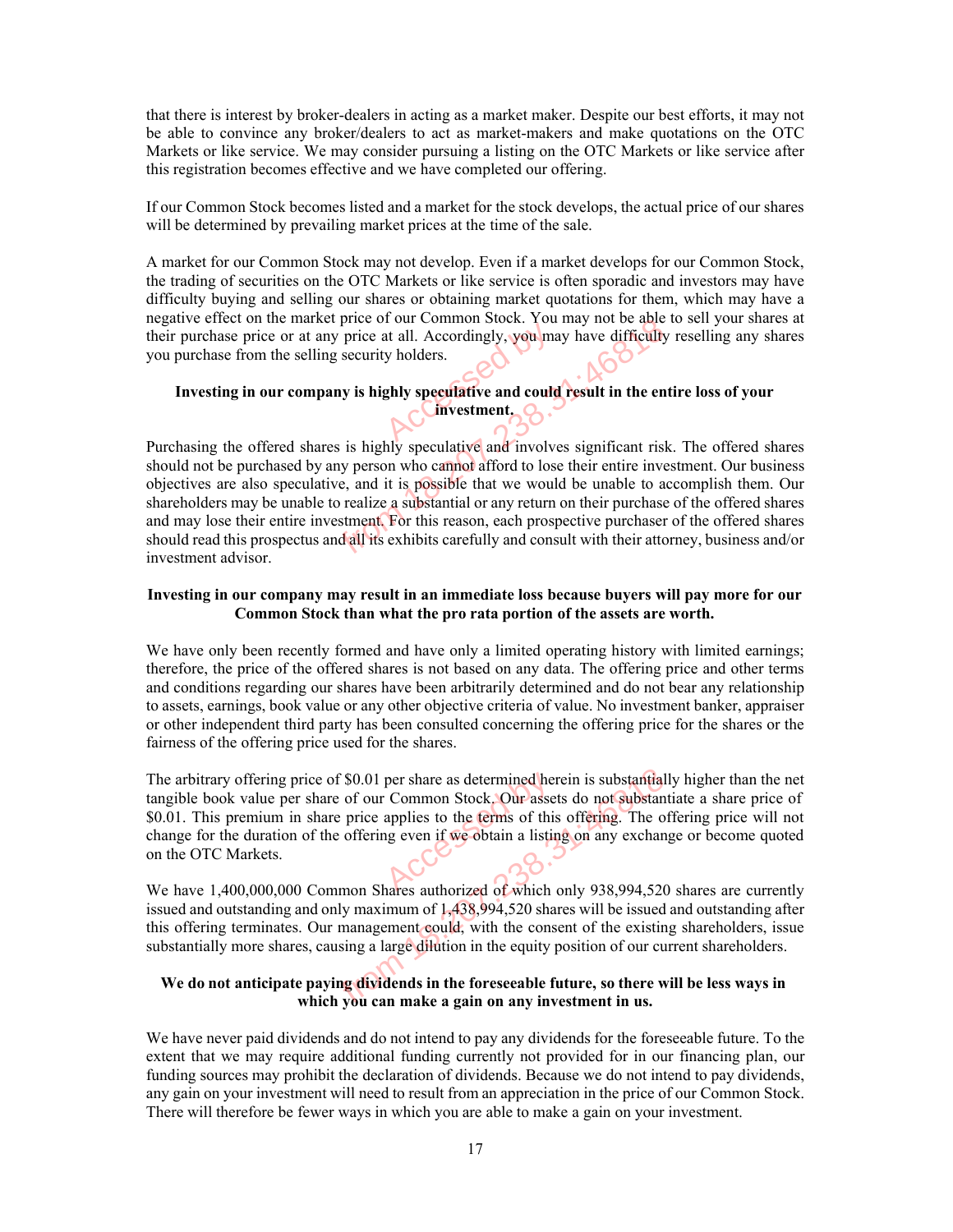#### **You may face significant restriction on the resale of your shares due to state "Blue Sky" laws.**

Each state has its own securities laws, often called "blue sky" laws, which (1) limit sales of securities to a state's residents unless the securities are registered in that state or qualify for an exemption from registration, and (2) govern the reporting requirements for broker-dealers doing business directly or indirectly in the state. Before a security is sold in a state, there must be a registration in place to cover the transaction, or it must be exempt from registration. The applicable broker-dealer must also be registered in that state.

We do not know whether our securities will be registered or exempt from registration under the laws of any state. A determination regarding registration will be made by those broker-dealers, if any, who agree to serve as market makers for our Common Stock. We have not yet applied to have our securities registered in any state and will not do so until we receive expressions of interest from investors resident in specific states after they have viewed this Prospectus. We will initially focus our offering in the state of TEXAS and will rely on exemptions found under TEXAS Law. There may be significant state bluesky law restrictions on the ability of investors to sell, and on purchasers to buy, our securities. You should therefore consider the resale market for our Common Stock to be limited, as you may be unable registered in any state and will not do so until we receive expressions of interest from inve<br>in specific states after they have viewed this Prospectus. We will initially focus our offerir<br>of TEXAS and will rely on exempti From 18.2020 and will not do so until we receive expressions of interest from the shall not do so until we receive expressions of interest from the solution of the may be solution of the ability of investors to sell, and o

#### **Need for Additional Financing**

Assuming all shares are sold in this Offering Subscription, we believe that the net proceeds from this agreement, together with its projected cash flow from operations, shall be sufficient to fund the operations of the Company as currently conducted for up to 18 months. Such belief, however, cannot give rise to an assumption that the Company's cost estimates are accurate or that unforeseen events would not occur that would require the Company to seek additional funding to meet its operational needs. In addition, the Company may not generate sufficient cash flow from operations to implement the Company's business objectives. As a result, the Company may require substantial additional financing in order to implement its business objectives.

The Company may not be able to obtain additional funding when needed, or that such funding, if available, shall be available on terms acceptable to the Company. In the event that the Company's operations do not generate sufficient cash flow, or the Company cannot acquire additional funds if and when needed, the Company may be forced to curtail or cease its activities which would likely result in the loss to investors of all or a substantial portion of their investments.

#### **Limited Protection of Proprietary Rights; Potential Costs of Enforcement**

The ability of Consumer Cooperative Group, Inc. to compete effectively with other companies could depend, in part, on its ability to create and/or maintain the proprietary nature of its business method. We intend to apply for all applicable forms of intellectual property protection immediately upon receipt of funding, and the Company's success shall also depend, in part, on its ability to obtain this protection and then enforce the intellectual property protection for these assets in the United States and other countries. The Company, in such circumstances, may file applications for patents, copyrights and trademarks, as management deems appropriate; however, the protections offered by any intellectual property rights issued or licensed by the Company may not be available. roprietary Rights; Potent<br>
e Group, Inc. to compete e<br>
te and/or maintain the prop<br>
forms of intellectual proper<br>
ss shall also depend, in par Protection of Proprietary Rights; Potential Costs of Enforcing the Trooperative Group, Inc. to compete effectively with os ability to create and/or maintain the proprietary nature of all applicable forms of intellectual pr

Our competitors, many of whom have substantial resources and substantial investments in competing technologies, may seek to apply for and obtain patents that shall prevent, limit or interfere with the Company's ability to make and sell its products and or services. In addition, the laws of certain countries would not protect the Company's proprietary rights to the same extent as do the laws of the United States. The defense and prosecution of patent suits may be both costly and time consuming even if the outcome is favorable to the Company. An adverse outcome could subject the Company to significant liabilities to third parties, require disputed rights to be licensed from third parties, or require the Company to cease from selling certain of its products.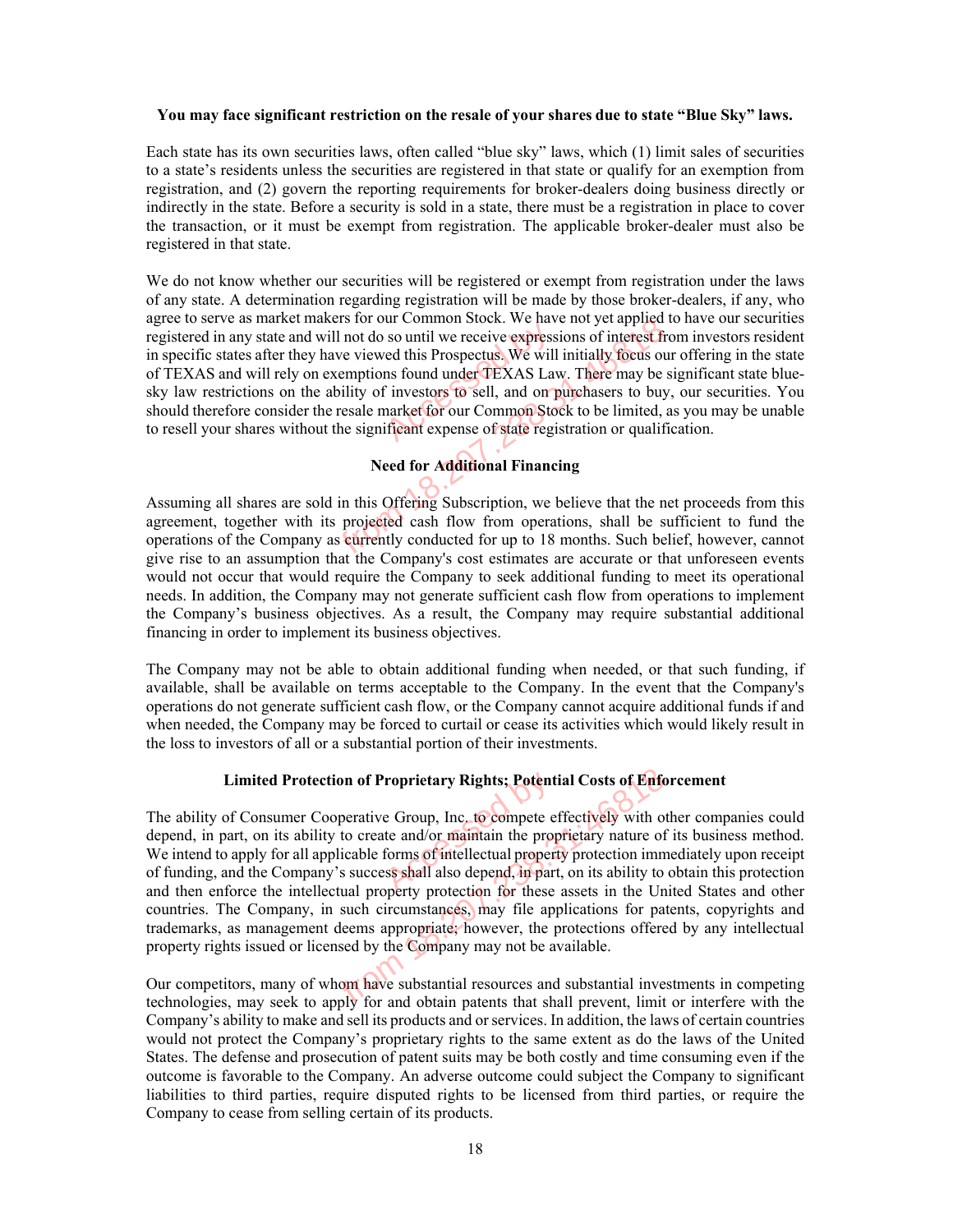Consumer Cooperative Group, Inc. will also rely on proprietary technology such as customer analytics and business methods such as our sales process and management systems. Other companies may independently develop the same or similar technology, or otherwise obtain access to the Company's proprietary technology. Confidentiality agreements entered by the Company's employees, agents, advisors, consultants and associates as well, as other staff, may provide meaningful protection for the Company's trade secrets, know-how or other proprietary information in the event of any unauthorized use or disclosure of such trade secrets, know-how or other proprietary information.

#### **Attraction and Retention of Qualified Personnel**

The ability of the Company to realize its objectives shall be dependent on its ability to attract and retain additional, qualified personnel. Competition for such personnel can be intense, and the Company's results may adversely affect the Company's ability to attract and/or retain qualified personnel. Furthermore, the Company plans on maintaining key-man life insurance on all senior management and to require all personnel to enter into confidentiality agreements as a condition of employment. The Company's management team has entered into employment agreements that include non-compete and confidentiality requirements. However, such agreements may not fully protect the Company from competitive injury if any of these individuals leave the Company. Franch Transformed Company's ability to attra<br>
maintaining key-man life in<br>
the confidentiality agreement<br>
tered into employment agreements<br>
ver, such agreements may<br>
ividuals leave the Compan personnel. Competition for such personnel can be intense,<br>y affect the Company's ability to attract and/or retain<br>pany plans on maintaining key-man life insurance on all ser<br>el to enter into confidentiality agreements as a

#### **Risks Related to Ownership of Our Common Stock**

#### **We Are an Emerging Growth Company**

The reduced disclosure requirements applicable to emerging growth companies may make our Common Stock less attractive to investors. We are an emerging growth company as defined in the JOBS Act. For as long as we continue to be an emerging growth company, we intend to take advantage of some of the exemptions from the reporting requirements applicable to other public companies. It is possible that investors will find our Common Stock less attractive as a result of our reliance on these exemptions. If so, there may be a less active trading market for our common stock and our stock price may be more volatile.

#### **Risks Associated with Financial Projections**

Our financial projections are based upon assumptions that the Company believes to be reasonable. Such assumptions may, however, be incomplete or inaccurate, and unanticipated events and circumstances may occur. For these reasons, actual results achieved during the periods covered may be materially and adversely different.

Even if the assumptions underlying our plans prove to be correct, the Company may incur substantial operating losses in attaining its goals. The Company's plans are based on the premise that the existing consumer demand for the Company's products and services shall continue. However, if any of the assumptions underlying its plans prove to be incorrect the Company will not realize its business objectives. bur plans prove to be corrected.<br>The Company's plans are<br>'s products and services showe to be incorrect the C From 18.2020 pairs and provide to correct, the Company<br>aining its goals. The Company's plans are based on the pre<br>r the Company's products and services shall continue. Hong its plans prove to be incorrect the Company will

Investors should be aware that no independent market studies have been conducted by the Company regarding its business plan, nor are any such studies currently planned.

#### **Our CEO Has Control over Key Decision Making**

Our founder and CEO, Tanen Andrews, maintains majority voting rights over the company. As a result, Tanen Andrews has the ability to control the outcome of matters submitted to our stockholders for approval, including the election of directors and any merger, consolidation, or sale of all or substantially all of our assets. In addition, Tanen Andrews has the ability to control the management and affairs of our Company as a result of his/her position as our CEO and his ability to control the election of our directors. Additionally, in the event that Tanen Andrews controls our Company at the time of his/her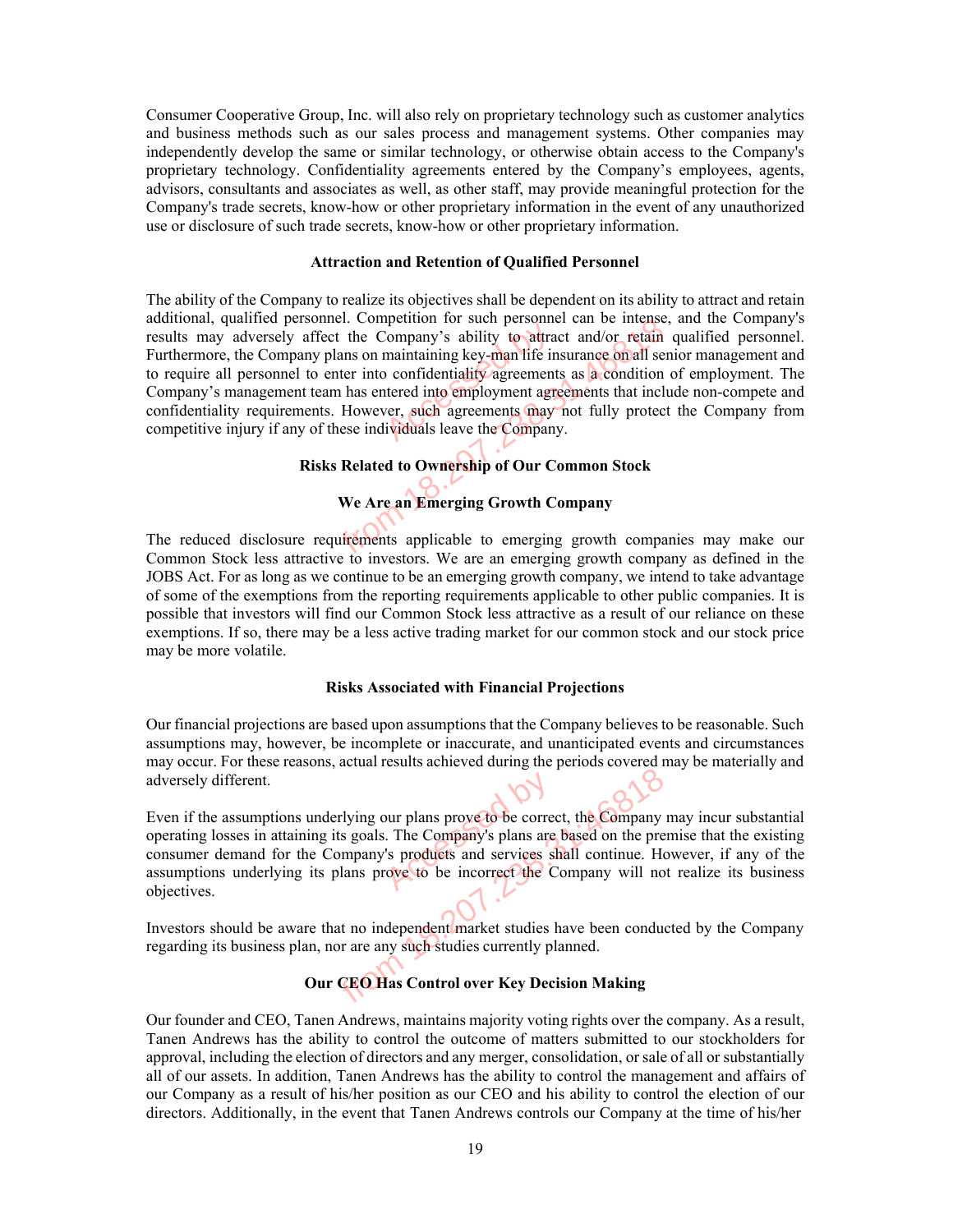death, control may be transferred to a person or entity that he designates as his successor.

As a board member and officer, Tanen Andrews owes a fiduciary duty to our stockholders and must act in good faith in a manner he/she reasonably believes to be in the best interests of our stockholders. As a stockholder, even a controlling stockholder, Tanen Andrews is entitled to vote his/her shares in his/her own interests, which may not always be in the interests of our stockholders generally.

#### **Best Efforts Offering**

The shares of the Company's Common Stock are offered by the Company on a "best efforts" basis. No individual, firm or corporation has agreed in advance to purchase any of the offered shares. All of the shares of Common Stock may not be sold, and the Company may have to cease operations putting investor's capital at risk.

#### **Dividends on Common Stock**

The Company has never declared or paid cash dividends on its Common Stock and does not plan to pay any cash dividends with respect to its Common Stock in the foreseeable future. The Company currently intends to retain future earnings, if any, to finance the expansion of the Company's operations. As a result, the Company does not anticipate paying any cash dividends in the foreseeable future. Principles of Common Stock<br>
paid cash dividends on its<br>
to its Common Stock in From 18.2013. The Company interest of the Company is a set of the Universe of the Universe Sections.<br>This is the common Stock of the foresceaple from 18.2013. The spectral or paid cash dividends on its Common Stock ds with

The Company's Board of Directors shall determine dividend policy in the future based upon, but not limited to the Company's results of operations, financial condition, contractual restrictions and other factors deemed relevant at the time. The Company intends to retain appropriate levels of its earnings, if any, to support the Company's business activities.

#### **Use of Funds**

The Company intends to use the net proceeds of this offering to acquire turn-key cash-flowing multifamily real estate apartment complexes and fund ongoing working capital needs. The Company's management shall have broad discretion to determine how such proceeds shall be used.

#### **THE COMPANY AND ITS BUSINESS**

#### **The Company**

Consumer Cooperative Group, Inc. (the "Company"), is a development stage company incorporated in the State of Oregon on January 27, 2017, as a cooperative with a fiscal year end date of 12/31. the "Company"), is a develour of the "Company"), is a develoption of the set of the set of the set of the set of the set of the set of the set of the set of the set of the set of the set of the set of the set of the set of

The Company is offering, through this Offering Circular, a limited number of shares of Common Stock in the Company to a select group of qualified investors as described herein. The Company is authorized to issue additional classes of Common Stock from time to time pursuant to other offering materials containing financial terms and conditions that may differ from those set forth herein. As of the date set forth hereof, the Company is offering Common Stock in one (1) class. The Company's investment objective and strategy regarding the shares of Common Stock are set forth below, and investors are directed to such materials. The Company may, from time to time, refine or change the Company's strategy without prior notice to, or approval by, the Shareholders. From 18.2017, as a cooperative with a fiscal year end of nJanuary 27, 2017, as a cooperative with a fiscal year end of this Offering Circular, a limited number of shale elect group of qualified investors as described herei

#### **Business Mission**

Is to create a streamline and affordable way to access real estate investments into various turnkey cashflowing multifamily apartment complexes and other real estate investments in exchange for equity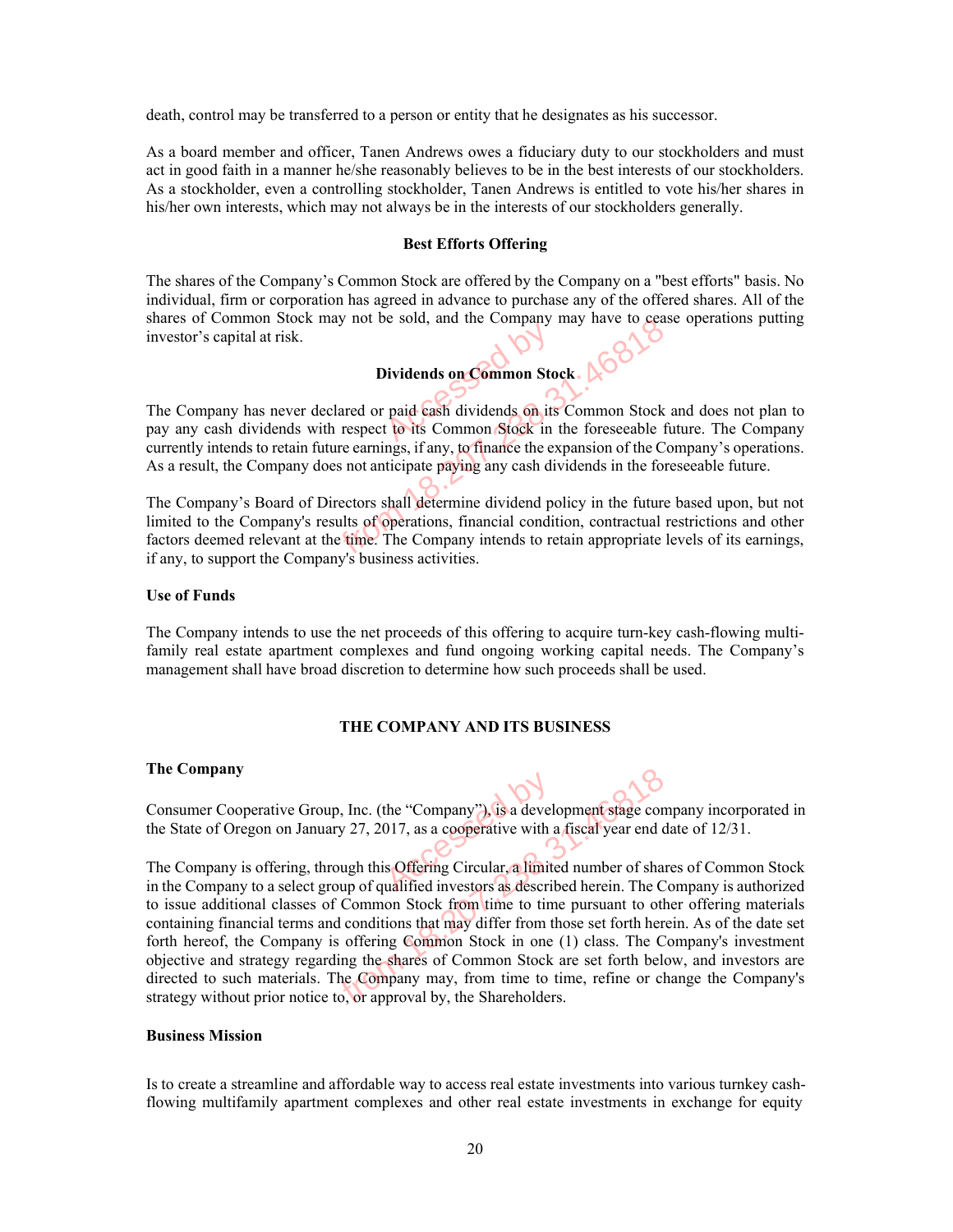shares. We believe that traditional investments in real estate are marketed as a one size fits all, not affordable and are not investor friendly, as it puts the investors at a financial disadvantage. Our cooperative model plans to revitalize community  $\&$  group economics, through indirect real estate ownership via our equity stock. We think this will decrease the dependence on local, state and federal resources, while stimulating economic growth.

#### **Business Plan**

The Company's Business Plan is attached and included as PART III OF THE OFFERING

STATEMENT (EXHIBIT B TO FORM C).

#### **Officers and Employees**

Mr. Tanen Andrews is working on a full-time basis as the current Officer, Director, Employee and is a controlling shareholder of the company. full-time basis as the current From 18.28.238.31:468.31<br>
Survey is working on a part time basis as the current Officer, Director<br>
Indrews is working on a part time basis as the current Officer<br>
Survey of the company.

Mrs. Tomica Hogg-Andrews is working on a part-time basis as the current Officer, Director, Employee and is a controlling shareholder of the company.

#### **Biography**

#### **Tanen Andrews**

Tanen Andrews is our Founder and has served as the Chief Executive Officer since our inception. As an entrepreneur he has spent the last two (2) decades investing in and renovating millions of dollars of single and multifamily family homes that benefited the subsidized housing market in Southwest Dallas, while educating the community about how to properly set up and structure business entities and instilling the importance of the financial power of pooling capital resources for financial independence.

Mr. Andrews established our company's cooperative methodology nearly 25 years ago, but current legislation was not adopted at the time to pursue it. Mr. Andrews will implement this methodology to bring the awareness of the financial power of the community to the forefront, to buy back our communities, build infrastructure that will create community-based businesses, utility services, a financial network that will allow his fellow community members to circulate its financial capital amongst itself and solidify a right of an equity stake for the people in every community without and or limited governmental involvement. is fellow community mem<br>an equity stake for the peop<br>in Seience in Game Art/ massuature that win create community-based businesses<br>to the will allow his fellow community members to circulate<br>idify a right of an equity stake for the people in every comm<br>involvement.<br>a Bachelor's in Seience in Game A

Mr. Andrews holds a Bachelor's in Science in Game Art/Computer Animation from Full Sail University and is currently completing his Master of Arts in Entrepreneurship w/concentration in Small Business Management and a Master of Business Administration at two separate universities.

Mr. Andrews is currently a member of The Society for Collegiate Leadership & Achievement, where their mission is to honor the academic achievements of students and help prepare and empower them to be the leaders of tomorrow. Mr. Andrews is also one the recipients of this honor.

Mr. Andrews responsibilities are to represent the best interests of the Company and its shareholders. He is responsible for creating and implementing strategies to grow the business and brand by developing business relationships and alliances, pursuing corporate opportunities, as well as assisting with oversight and management of the day-to-day operations.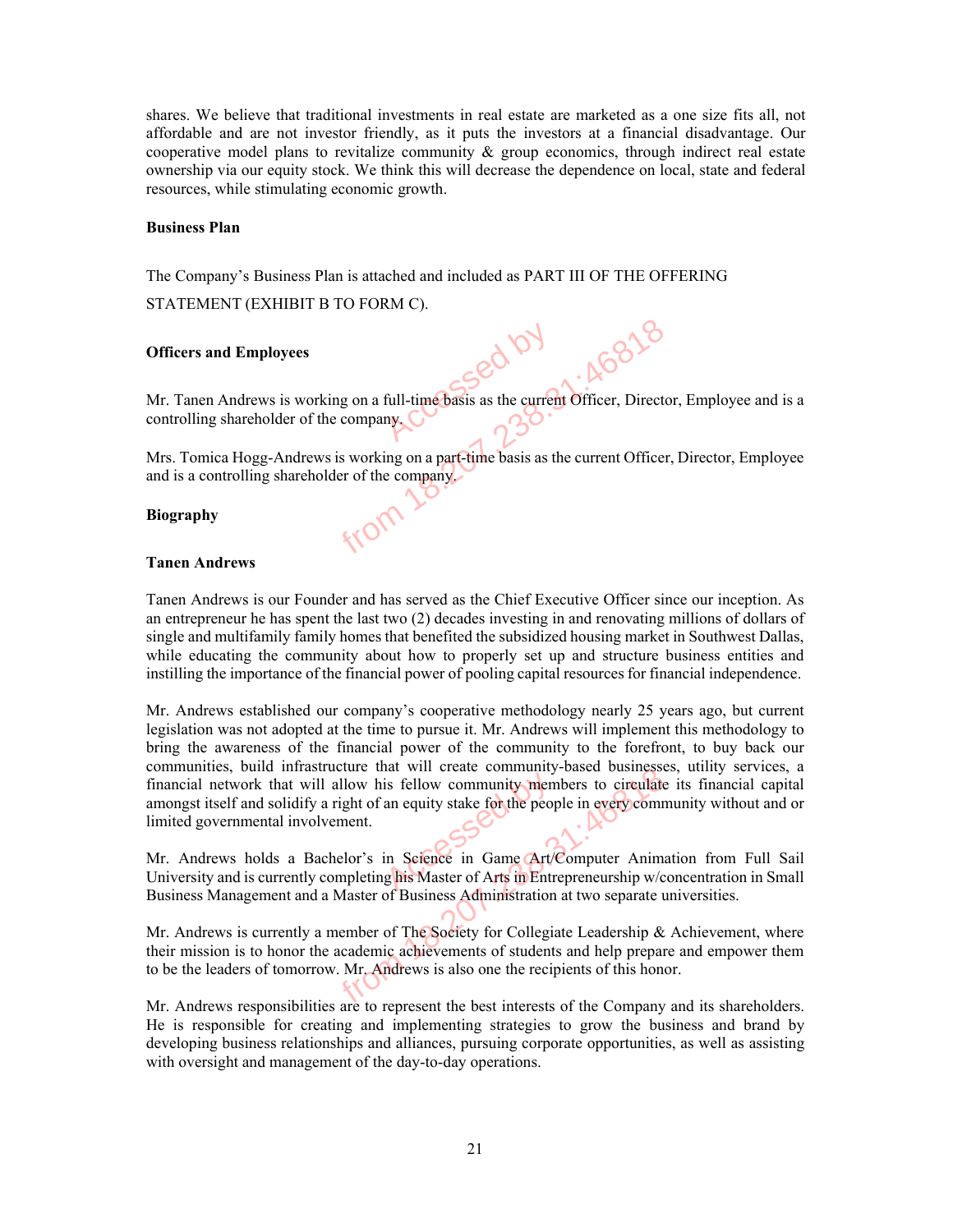#### **Tomica Hogg-Andrews**

Tomica Hogg-Andrews has served as our President since its inception. Since, 2020 Mrs. Andrews has been working on a part-time basis, alongside our Founder, Tanen Andrews, who is also her spouse of 21 years, in managing the real estate acquisitions budgets, renovations, real estate holdings and their workforce of contractors. Mrs. Andrews experience in real estate investment, property management and renovations date back to 2003 where she played a key supporting role in assisting her spouse, in creating a subsidized housing market in the southwest Dallas area for a neglected and underserve market of renters. Mrs. Andrews background is 13 years in insurance industry, handling major corporate accounts that deal with the direct benefits of their workforce. Mrs. Andrews brings this additional experience to help implement the due diligence in various insurance packages that will be necessary to insure and the protect the company's assets, as well as key employees, contractors and any policies deemed necessary in the best interest of our shareholders.

Mrs. Andrews key responsibilities are to provide strong leadership for the company by working with the board and other executives to establish short and long-term goals, plans and strategies. Also, for presiding over the entire workforce and managing budgets and making sure resources are allocated properly, as well making sure departments meet their individual goals and is responsible for the overall accountability to shareholders and the general public. best interest of our sharehofter<br>to provide strong leadership<br>blish short and long-term<br>and managing budgets and mathe protect the company s assets, as well as key employ<br>necessary in the best interest of our shareholders.<br>ponsibilities are to provide strong leadership for the company<br>cutives to establish short and long-term goals, p

#### **Operations**

The Company is committed to establishing a non-traditional, community based and turn-key real estate investing platform, where it can invest in turnkey multifamily real estate, that we believe will eliminate all of them mediocre real estate investing opportunities that are marketed daily to our target niche community, that never deliver favorable results. We want to ensure; we meet and exceed our expectations of the value that we intend to deliver to our niche community.

We anticipate that the \$5,000,000 we intend to raise in this offering will be sufficient to enable us to establish our company and execute our business plan, including, but not limited to securing our base of operations and any updates and/or modifications; acquiring turn-key real estate apartment complexes, equipment, infrastructure; hiring a strong management team and additional key personnel; and achieving growth by way of licensing and strategic partnerships.

It is the opinion of Company management that the proceeds from this proposed offering will satisfy the Company's need for liquidity and cash requirements to acquire real estate apartment complexes and put the Company in a position to grow its business in accordance with its business plan. Please refer to Table 4, Use of Proceeds, Part II Item 6, for the Company's planned use of proceeds to be generated from this proposed offering. Additionally, the Use of Proceeds section describes our plan of operations during the first 18 consecutive months following commencement of this proposed offering. mpany management that the proceeds from this proposed of<br>liquidity and cash requirements to acquire real estate apar<br>position to grow its business in accordance with its busines<br>eeds, Part II Item 6, for the *Company's* pl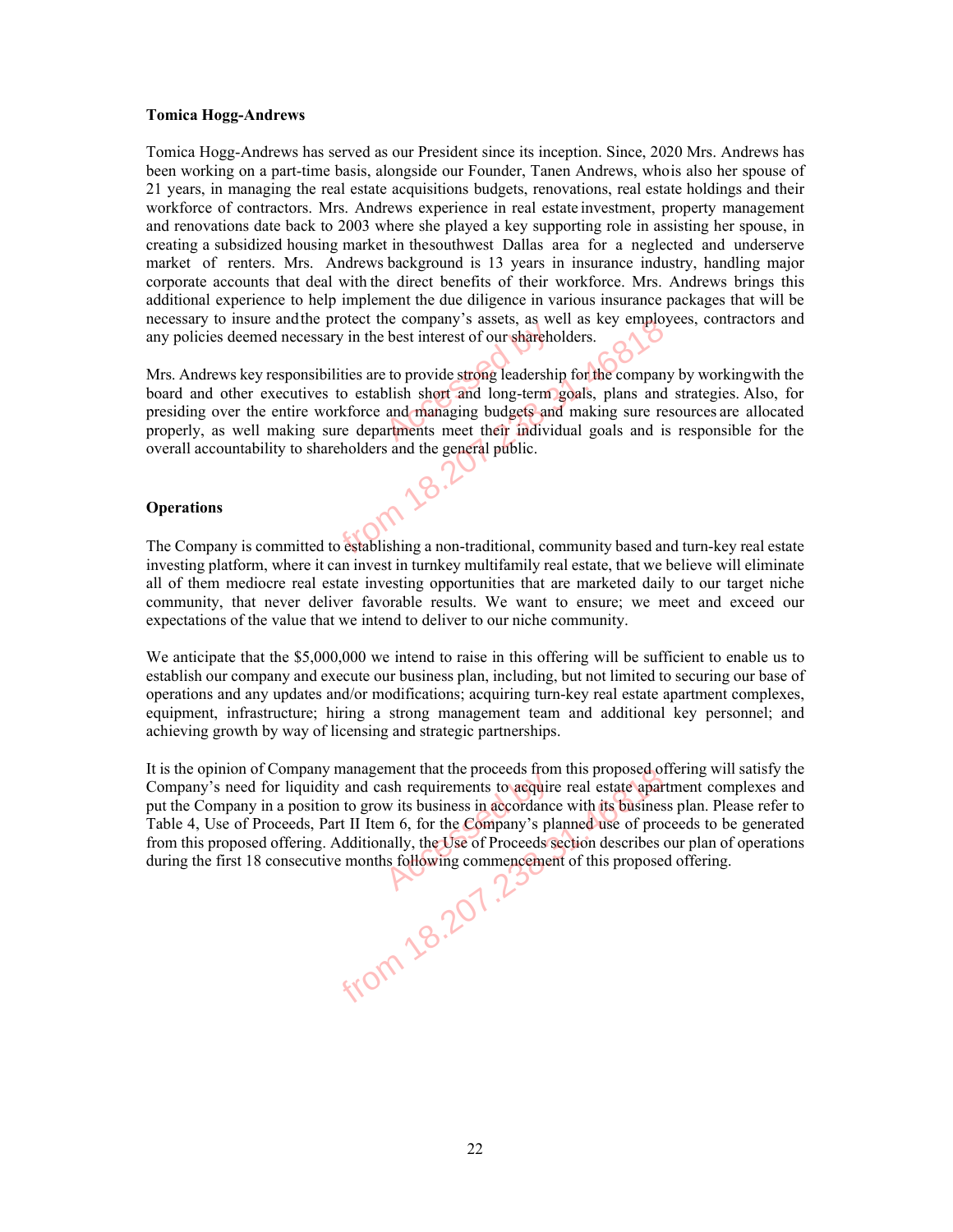#### **OWNERSHIP AND CAPITAL STRUCTURE**

#### **Ownership and Capital Structure**

Capitalization and Ownership Table

| Type of Security          | Total Common Stock & Preferred Stock |  |  |  |
|---------------------------|--------------------------------------|--|--|--|
| Shares Authorized         | 1,500,000,000                        |  |  |  |
| <b>Shares Outstanding</b> | 963,479,380                          |  |  |  |
|                           |                                      |  |  |  |

| <b>Shares Outstanding</b>   | 963,479,380          |  |  |  |  |  |
|-----------------------------|----------------------|--|--|--|--|--|
|                             |                      |  |  |  |  |  |
| Type of Security            | Common Stock-Class A |  |  |  |  |  |
| Shares Authorized           | 1,400,000,000        |  |  |  |  |  |
| Tanen Andrews, Founder      | 868,724,520          |  |  |  |  |  |
| Tomica Hogg-Andrews, Pres   | 25,000,000           |  |  |  |  |  |
| <b>Current Shareholders</b> | 270,000              |  |  |  |  |  |
| <b>Shares Outstanding</b>   | 938,994,520          |  |  |  |  |  |
| <b>Shares Remaining</b>     | 461,005,480          |  |  |  |  |  |
| Preferential Dividends      | No                   |  |  |  |  |  |
| <b>Voting Rights</b>        | Yes                  |  |  |  |  |  |

| Type of Security                                               | Preferred Stock                                                                                         |  |  |  |  |
|----------------------------------------------------------------|---------------------------------------------------------------------------------------------------------|--|--|--|--|
| Shares Authorized                                              | 100,000,000                                                                                             |  |  |  |  |
| Tanen Andrews, Founder                                         | 24,484,860                                                                                              |  |  |  |  |
| <b>Shares Outstanding</b>                                      | 24,484,860                                                                                              |  |  |  |  |
| <b>Shares Remaining</b>                                        | 75,515,140                                                                                              |  |  |  |  |
| Preferential Dividends                                         | Yes                                                                                                     |  |  |  |  |
| Voting Rights                                                  | N <sub>o</sub>                                                                                          |  |  |  |  |
|                                                                | <b>Indebtedness</b>                                                                                     |  |  |  |  |
|                                                                |                                                                                                         |  |  |  |  |
| As of current, Consumer Cooperative Group, Inc., is debt free. |                                                                                                         |  |  |  |  |
|                                                                | <b>Valuation</b>                                                                                        |  |  |  |  |
| A Common Stock is \$0.01                                       | The offering price of the Shares being is based on a price per Share. The price per each Share of Class |  |  |  |  |

#### **Indebtedness**

### **Valuation**

The offering price of the Shares being is based on a price per Share. The price per each Share of Class A Common Stock is \$0.01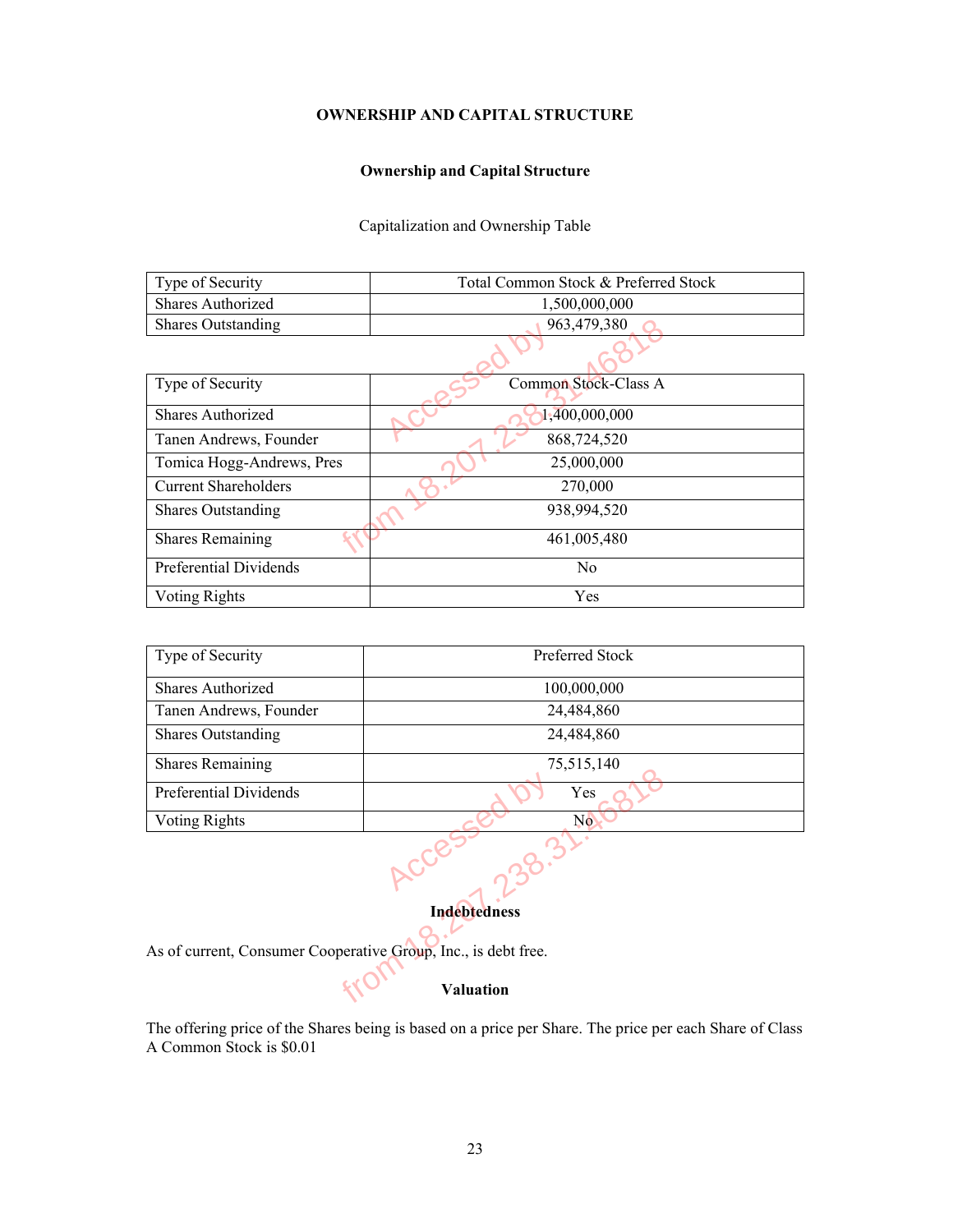#### **Restricted Securities**

The Shares purchased in this offering are restricted securities. For one year, the Shares can only be resold:

- To the Company;
- To an accredited investor; or
- To a member of the family of the purchaser or the equivalent, to a trust controlled by the purchaser, to a trust created for the benefit of a member of the family of the purchaser or the equivalent, or in connection with the death or divorce of the purchaser or other similar circumstance.

## **Exempt Offering**

The Company is conducting this Offering which is being conducted under the  $4(a)(6)$  Exemption. Proceeds from this Offering will be used to fund our business and to purchase turnkey multifamily real estate complexes across the United States of America. Exempt Offering

#### **DESCRIPTION OF SECURITIES**

#### **Class A Common Stocks**

We are issuing Class A Common Stock of the Company, a copy of the Subscription Agreement describing the Shares and more specifically the rights, privileges, restrictions, limitations and other material matters is included as PART IV OF THE OFFERING STATEMENT (EXHIBIT C TO FORM C). Exempt Offering<br>
ducting this Offering which is being conducted under the<br>
fering will be used to fund our business and to purchase turn<br>
states of America.<br>
DESCRIPTION OF SECURITIES<br>
Class A Common Stocks<br>
SA Common Stoc

#### **Transfer Agent**

The Company has engaged Colonial Stock Transfer to serve in the capacity of a Registered Stock Transfer Agent on its behalf.

#### **FINANCIAL STATEMENTS, DEBT AND FINANCIAL CONDITION**

#### **Financial Statements**

**Debt** 

Financial information for the Company appears in its Form C.

# As of current, Consumer Cooperative Group, Inc., is debt free. Accession in its Form C.

# **Financial Condition**

Consumer Cooperative Group, Inc is a start-up stage company with no operating history. Therefore, the Company has only a limited history upon which an evaluation of its prospects and future performance can be made. Some of the information contained in this discussion and analysis or set forth elsewhere in this Offering Statement, including information with respect to our plans and strategy for our business and related financing, includes forward-looking statements that reflect our current views with respect to future events and financial performance, which involve risks and uncertainties. Forward-looking statements are often identified by words like: "believe", "expect", "estimate", "anticipate", "intend", "project" and similar expressions, or words that, by their nature, refer to future events. You should not place undue certainty on these forward-looking statements, which apply only Financial Statements<br>
If or the Company appears in its Form C.<br>
The Cooperative Group, Inc., is debt free.<br>
Financial Condition<br>
Perfect of the information<br>
Inv a limited history upon which an evaluation of its<br>
made. Some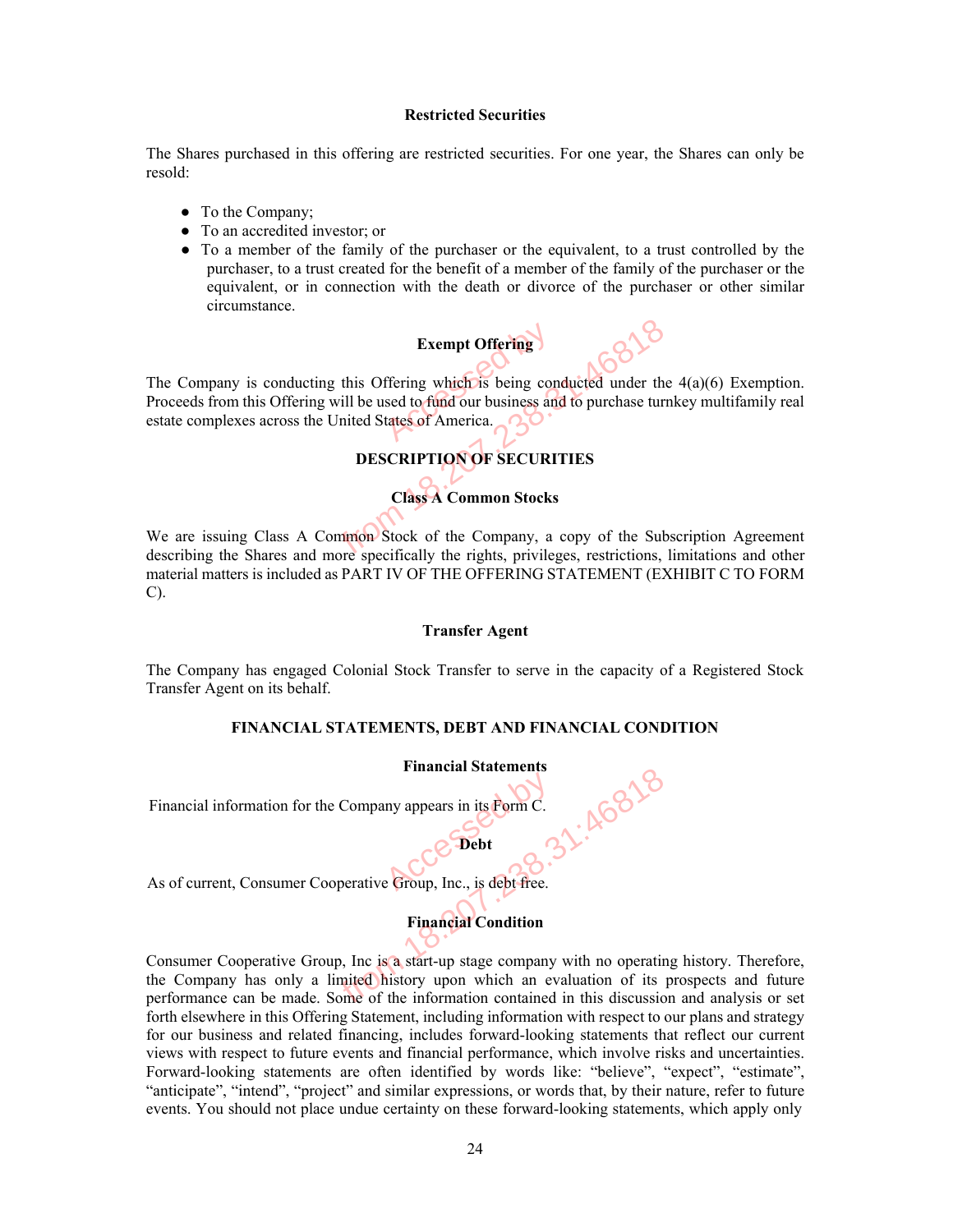as of the date of this Offering Statement. These forward-looking statements are subject to certain risks and uncertainties that could cause actual results to differ materially from historical results or our predictions. You should review the "Risk Factors" section of this prospectus for a discussion of important factors that could cause actual results to differ materially from the results described in or implied by the forward-looking statements contained in the following discussion and analysis. Even if we are able to raise enough money through this offering to commence operations, we cannot guarantee that once operations commence, we will stay in business after doing so. If we are unable to successfully attract customers, we may quickly use up the proceeds from this offering.

#### **USE OF PROCEEDS**

| There is no assurance that the net proceeds from this offering will be sufficient to continue development<br>of our business indefinitely; therefore, we may need to raise additional financing, which may not be<br>available when needed or may not be available on terms acceptable to us, if at all. Additional financing<br>may result in dilution to existing stockholders. Failure to secure needed additional financing, if needed, |               |         |                |         |
|---------------------------------------------------------------------------------------------------------------------------------------------------------------------------------------------------------------------------------------------------------------------------------------------------------------------------------------------------------------------------------------------------------------------------------------------|---------------|---------|----------------|---------|
| may have a material adverse effect on our business, financial condition, and results of operations.                                                                                                                                                                                                                                                                                                                                         |               |         |                |         |
|                                                                                                                                                                                                                                                                                                                                                                                                                                             |               |         |                |         |
| Consumer Cooperative Group,<br>Inc.                                                                                                                                                                                                                                                                                                                                                                                                         | Minimum Raise | % used  | Maximum Raised | % used  |
| <b>Total Proceeds</b>                                                                                                                                                                                                                                                                                                                                                                                                                       | \$3,000       | 100%    | \$5,000,000    | 100%    |
| Escrow & Related Fees                                                                                                                                                                                                                                                                                                                                                                                                                       | \$530         | 17.7%   | \$42,540       | 0.9%    |
| Transfer Agent & Related Fees                                                                                                                                                                                                                                                                                                                                                                                                               | \$150         | 5%      | \$11,950       | 0.2%    |
| General & Administrative                                                                                                                                                                                                                                                                                                                                                                                                                    | \$810         | 27%     | \$25,000       | 0.5%    |
| Marketing                                                                                                                                                                                                                                                                                                                                                                                                                                   | \$300         | 10%     | \$37,500       | 0.8%    |
| <b>Working Capital</b>                                                                                                                                                                                                                                                                                                                                                                                                                      | \$1,000       | 33.3%   | \$93,750       | 1.9%    |
| <b>Real Estate Acquisitions</b>                                                                                                                                                                                                                                                                                                                                                                                                             | \$0           | $0\%$   | \$4,174,260    | 83%     |
| Regulation A preparation fees &<br>NYSE American Application,<br>Registration and other Listing<br>process fees                                                                                                                                                                                                                                                                                                                             | \$0           | $0.0\%$ | \$100,000      | 2.0%    |
| Legal Fees                                                                                                                                                                                                                                                                                                                                                                                                                                  | \$0           | $0\%$   | \$37,500       | 0.8%    |
| <b>Accounting Fees</b>                                                                                                                                                                                                                                                                                                                                                                                                                      | \$0           | $0\%$   | \$7,500        | 0.2%    |
| <b>Executive Salary</b>                                                                                                                                                                                                                                                                                                                                                                                                                     | \$0           | $0.0\%$ | \$90,000       | 1.8%    |
| Manager Salary                                                                                                                                                                                                                                                                                                                                                                                                                              | \$0           | $0.0\%$ | \$30,000       | 0.6%    |
| <b>Funding Portal Fee</b>                                                                                                                                                                                                                                                                                                                                                                                                                   | \$210.00      | 7.00%   | \$350,000      | 7.00%   |
| Net Proceeds                                                                                                                                                                                                                                                                                                                                                                                                                                | $(\$0.00)$    | 100.00% | $(\$0.00)$     | 100.00% |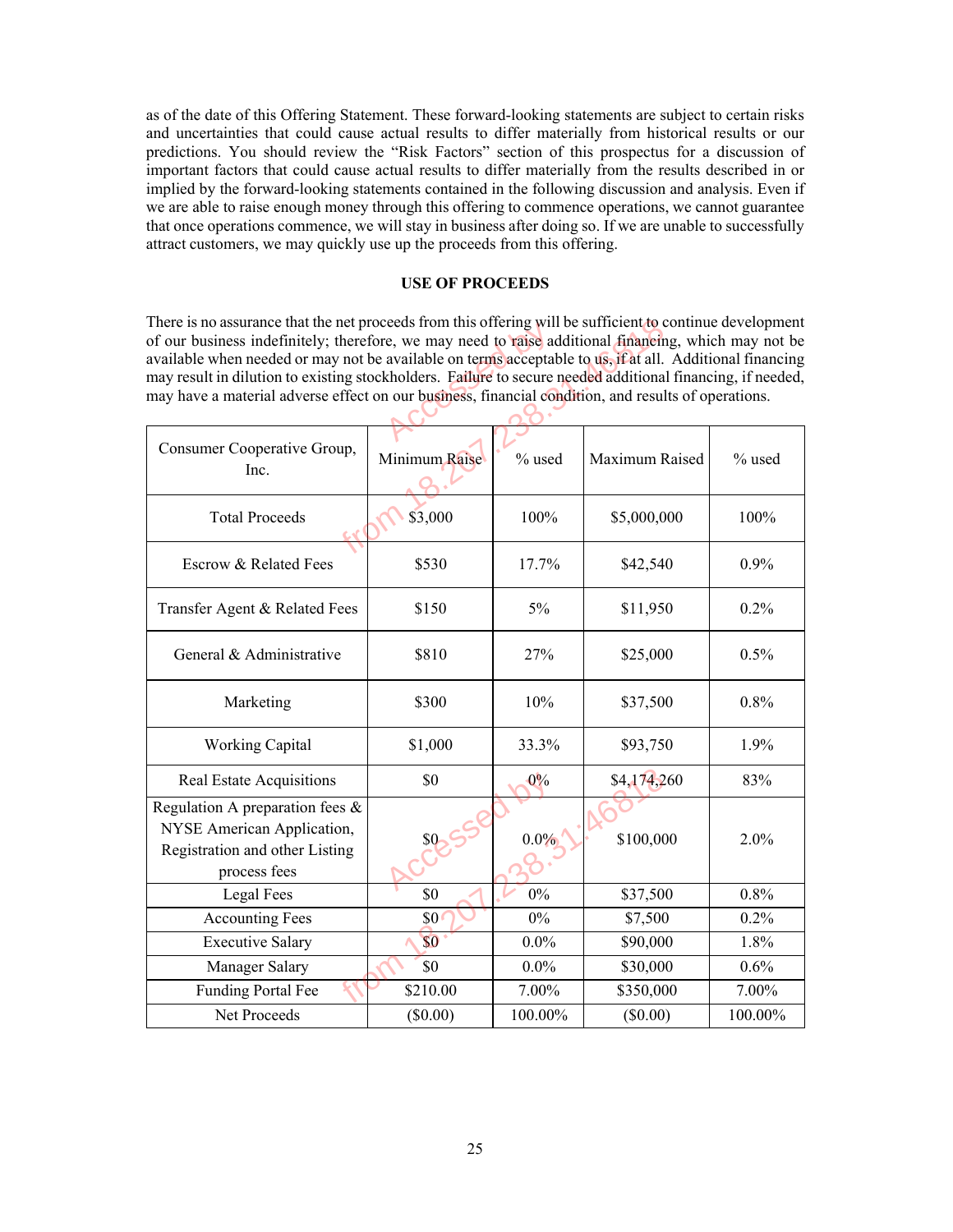#### **REGULATORY INFORMATION**

#### **Disqualification**

No disqualifying event has been recorded in respect to the Company or its sole executive officer and director.

#### **Compliance Failure**

The Company has not previously failed to comply with the reporting requirements of Section 202 of Regulation CF.



The Company will make annual reports available in the investor portal section on its website at https://www.ccg.coop/. The annual reports will be available within 120 days of the end of the Company's most recent calendar year. Accessed by failed to comply with the reporting requirement<br>
Accessed by the reports of the contract of the section<br>
of the section of the investor portal section<br>
of the annual reports will be available within 120 days<br>
o

#### **Additional Material Information**

The Company represents that there is not any material information necessary in order to make the statements made in this Offering Statement, considering the circumstances under which they were made, not misleading.

#### **MANAGEMENT**

#### **Current Officers and Directors**

Mr. Tanen Andrews is the current Officer, Director and is the controlling shareholder of the company.

Mrs. Tomica Hogg-Andrews is a current Officer and Director and is a controlling shareholder of the company. Ficer, Director and is the corrent Officer and Director?

#### **Related Person Transactions**

From time to time, we may engage in transactions with related persons. Related persons are defined as any manager or officer of the Company; any person who is the beneficial owner of 10% or more of the Company's outstanding voting equity securities, calculated based on voting power; any promoter of the Company; any immediate family member of any of the foregoing persons or an entity controlled by any such person or persons. Sometimes and the controlling shareholder<br>
Sometimes is a current Officer and Director and is a controlling<br>
Related Person Transactions<br>
Property and the Company, any person who is the beneficial owner of<br>
the Company, an